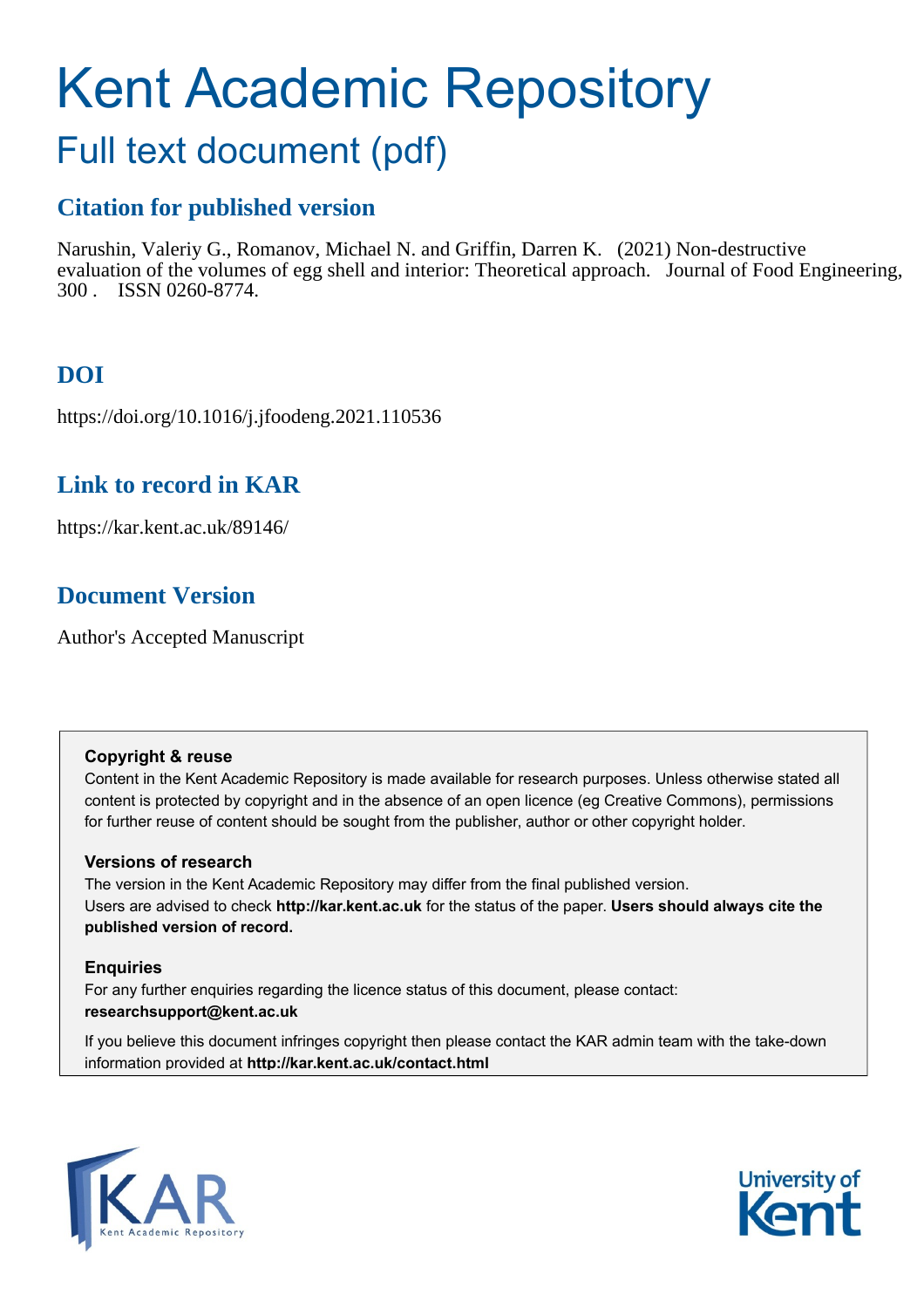## **Non-Destructive Evaluation of the Volumes of Egg Shell and**

## **Interior: Theoretical Approach**

Valeriy G. Narushin<sup>a,b</sup>; Michael N. Romanov<sup>c,\*</sup>; Darren K. Griffin<sup>c</sup>

<sup>a</sup> Research Institute for Environment Treatment, Zaporozhye, Ukraine

<sup>b</sup> Vita-Market Ltd, Zaporozhye, Ukraine

<sup>c</sup> School of Biosciences, University of Kent, Canterbury, Kent CT2 7NJ, UK

\* Corresponding author.

*E-mail address:* m.romanov@kent.ac.uk (M. N. Romanov)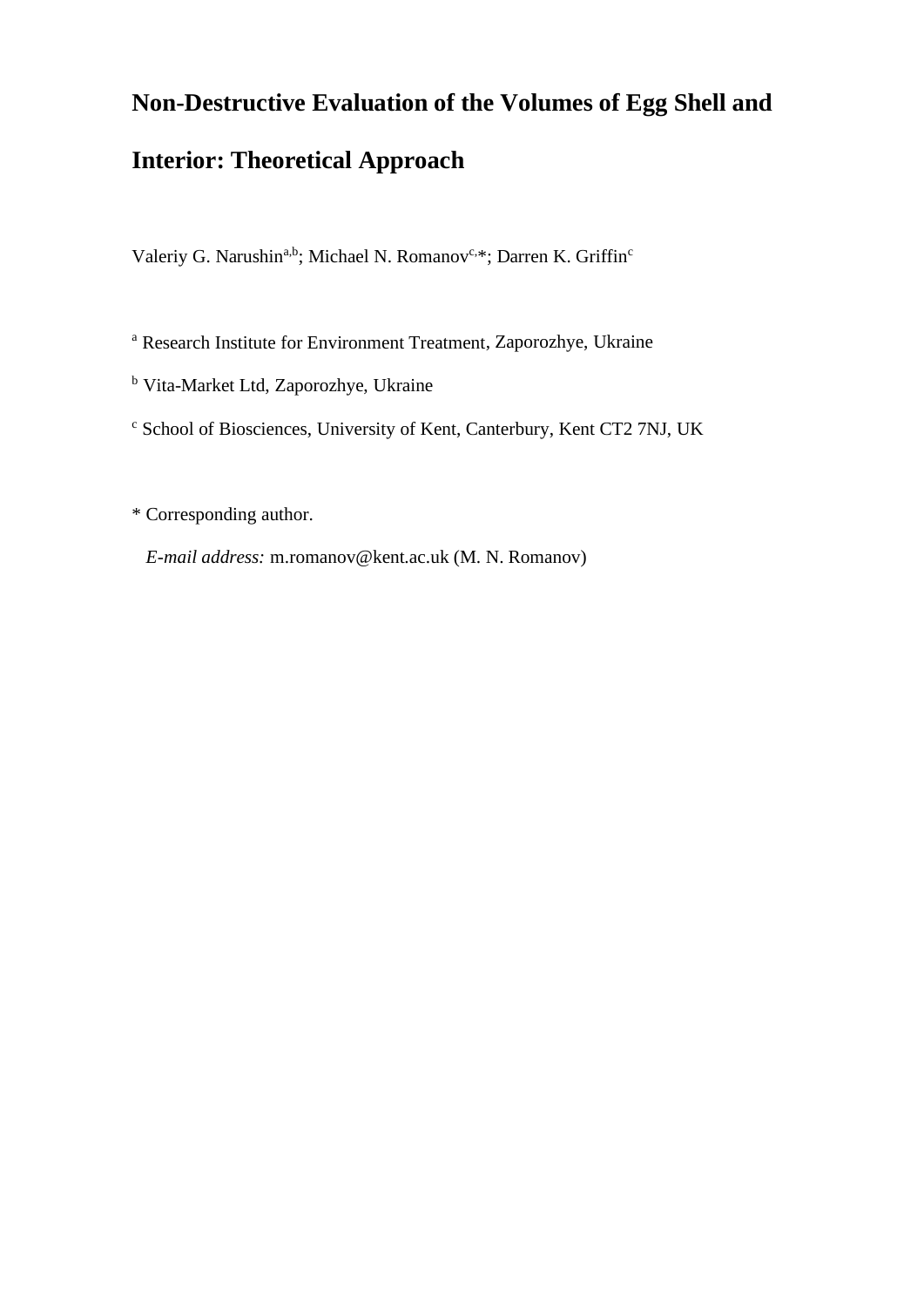#### **Abstract**

Describing the properties of table eggs requires the development of methods enabling to look inside the egg without destroying it, suggesting a thorough theoretical study including the formulation of theoretical aspects of this advanced egg-related research area. For this purpose, we developed a mathematical assay for computing the volumes of shell and interior of a chicken egg using, as input data, its main external geometric dimensions (length, maximum breadth, and the value of its shift from the centre of the horizontal axis) as well as the thickness of the shell. The shell volume can be determined as the product of the average thickness by the surface area estimated along the midline of shell section. We obtained theoretical dependences of the midline-based estimate of surface area on the values of the average shell thickness and the outer surface area of the egg. Since the volume of egg interior, in addition to the volumes of the entire egg and shell, is also affected by air cell volume, we derived theoretical formulae for computing this indicator. To calculate it, in addition to the values of the basic geometric dimensions of the egg, data on the diameter of the air cell or its height should be used, which is quite simple to measure with conventional measuring instruments like an ovoscope.

**Keywords:** Eggshell volume; volume of egg interior; air cell volume; non-destructive measurement; chicken egg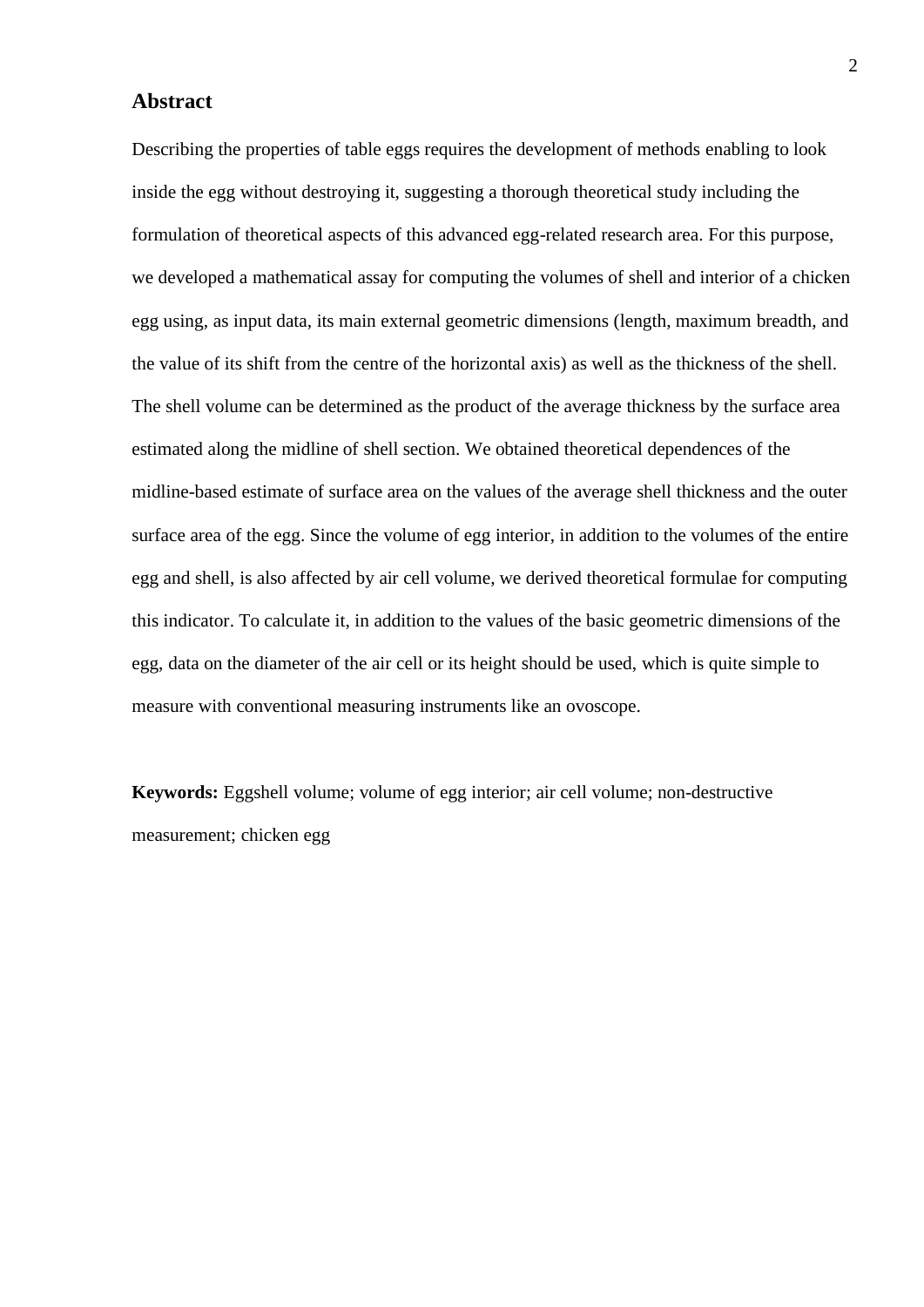|  | <b>Nomenclature</b> (as expanded from Narushin et al., 2021b) |  |  |
|--|---------------------------------------------------------------|--|--|
|--|---------------------------------------------------------------|--|--|

| $a_1, a_2, b_1,$ | Coefficients used for simplifying the solution of equations for calculating the surface |
|------------------|-----------------------------------------------------------------------------------------|
| $b_2$ , $c_2$    | area and volume of the air cell                                                         |
| $\boldsymbol{B}$ | Egg maximum breadth                                                                     |
| $B_m$            | Egg maximum breadth corrected for the midline of the shell                              |
| $\overline{d}$   | Diameter of the air cell                                                                |
| $\boldsymbol{h}$ | Height of the air cell                                                                  |
| $k_{ac}$         | Coefficient used for deducing the equation to calculate the air cell volume             |
| L                | Egg length                                                                              |
| $L_m$            | Egg length corrected for the midline of the shell                                       |
| S                | Egg surface area                                                                        |
| $S_m$            | Egg surface area corrected for the midline of the shell                                 |
| SI               | Egg shape index, i.e., $B$ to $L$ ratio                                                 |
| $\boldsymbol{T}$ | Average shell thickness                                                                 |
| V                | Egg volume                                                                              |
| $V_{ac}$         | Air cell volume                                                                         |
| $V_i$            | Volume of the egg interior                                                              |
| $V_{s}$          | Shell volume                                                                            |
| w                | Parameter that corresponds to a distance between two vertical axes, one of which        |
|                  | coincides with $B$ and the other one is crossing the egg at the point of $L/2$          |

### **1. Introduction**

Table eggs are generally recognized as very nutritious food items containing protein, lipids, vitamins, and micronutrients (e.g., Chambers *et al.*, 2017; Réhault-Godbert *et al.*, 2019; Tamiru *et al.*, 2019), while certain egg components may be even augmented to optimize human nutrition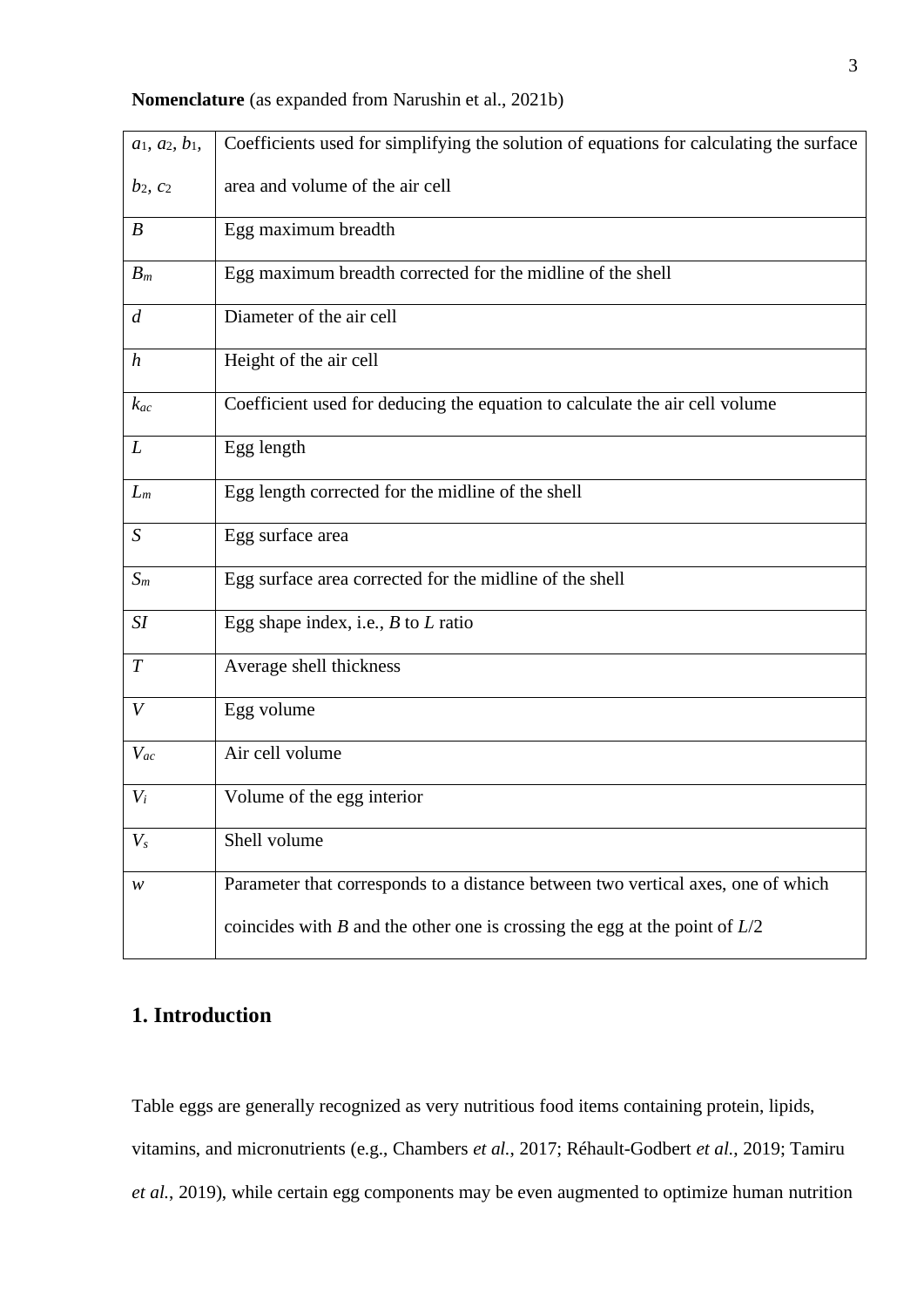and boost health (e.g., Surai *et al.*, 2000; Surai, 2001). Taking this into account, the weight of the egg interior is much more substantial and valuable for the consumer than the whole egg. As a whole structure, a chicken egg can be conditionally divided into two main components: the shell and the interior. Despite the fact that the shell plays a crucial role in keeping the egg safe, the size of the internal component is more important for table eggs. Currently, the volume of interior can be estimated: (1) indirectly using the weight and/or linear dimensions of a whole egg (Narushin, 1994; Khurshid *et al.*, 2003), which can be easily measured by conventional measurements; or (2) through direct measurements after breaking the egg. Nevertheless, development of new approaches to research methods in the field of poultry genetics and breeding, assessment of food quality and the engineering of novel high throughput egg sorting technologies poses the challenge of creating non-destructive methods for determining the volumetric characteristics of the morphological/structural egg components (Narushin, 1997).

Because any bird's egg can conventionally be represented as the sum of two main components, the shell and the interior, the volume of interior can be judged by the difference in the volume of egg and its shell. The only thing is that the air cell introduces a certain bias, and its volume should also be taken into account in these computations. Air cell measurement is part of the standard egg quality determination procedure prescribed in many countries (e.g., USDA, 2000). indicates the age of the egg, the shelf life and, accordingly, the nutritional properties.Измерения величины воздушной камеры входит в состав стандартных процедур определения качества яйца во многих странах (к примеру, USDA, 2000), т.к. свидетельствует о возрасте яйца, сроках его хранения и, соответственно, пищевых свойствах. There is sufficiently proven procedure for determining the air cell parameters, i.e., its height and diameter, by assessing the egg under an ovoscope using conventional measuring devices, for example, a micrometre (Samli *et al.*, 2005) or an air cell gauge (USDA, 2000) as well as more sophisticated methods, like ultrasound beams (Aboonajmi *et al.*, 2010), dielectric techniques (Ragni *et al.*,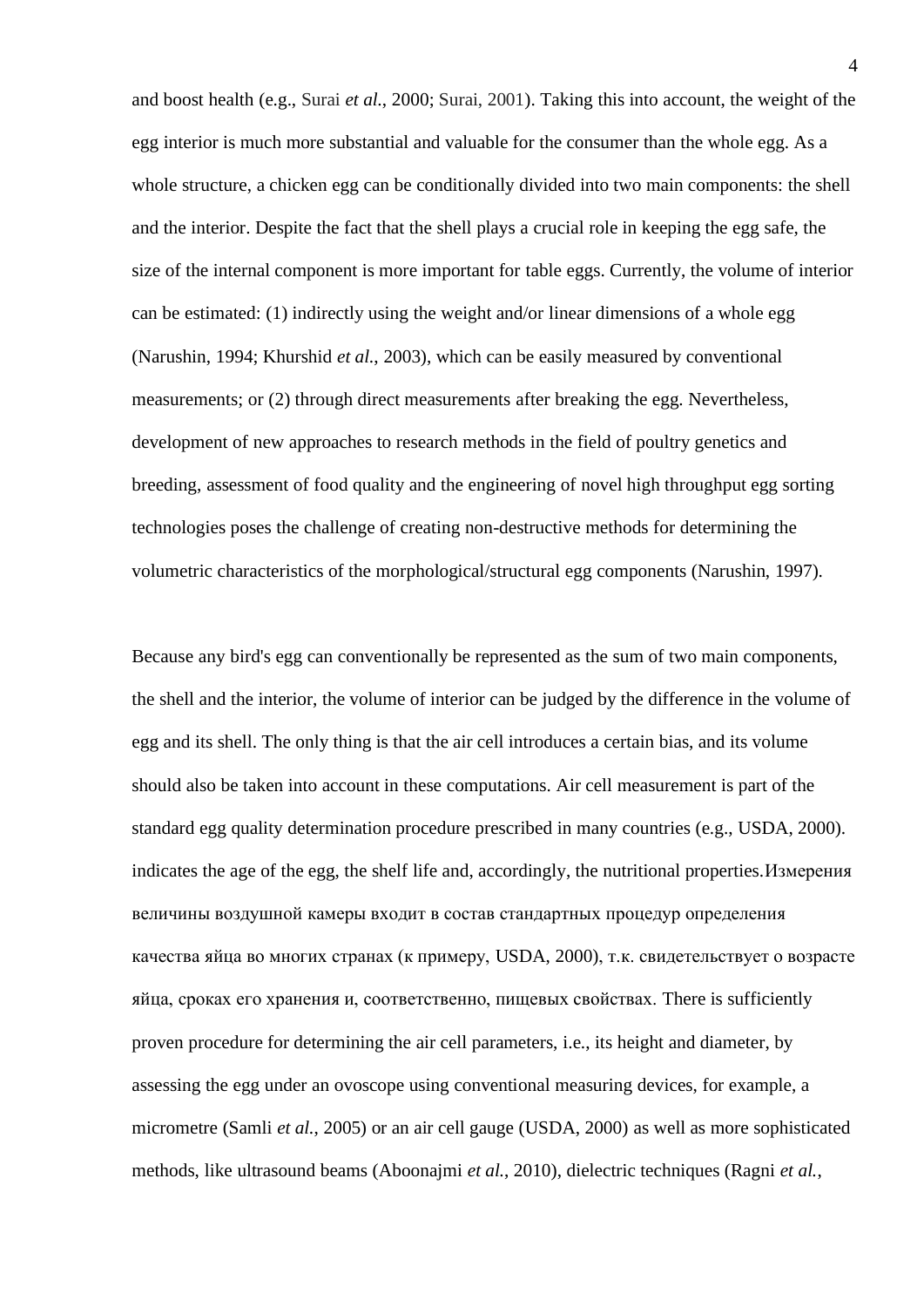2007), and machine imaging (Brand *et al.*, 2013). However, a method of evaluating the air cell volume based on these measurements has not been worked out yet. The only calculation model proposed by Phillips *et al.* (1992) was based on linear measurements of the air cell diameter as well as egg length and breadth. Nevertheless, since this method depended on a constant obtained by the authors experimentally and taken as an average based on the results of daily measurements of eggs during incubation, it can hardly be accepted for solving this problem.

The shell volume is also of great importance in the study and assessment of the quality of table eggs. Atanasov (2019) defined the ratio of the volume of a whole egg to its shell volume as a universal index for predicting the optimal shelf life of table eggs. Concerning the methods for estimating the volume of eggshell or, rather, its weight, by volume of which one can indirectly judge the shell volume due to sufficiently stable density of the shell material (Carter, 1968a; Harms *et al.*, 1990; Harms, 1991), a number of studies were carried out that can be conditionally grouped as follows:

- 1. The shell weight can be figured out via the weight of the whole egg (Rahn and Paganelli, 1989; Narushin, 1994; Seker, 2004).
- 2. The shell weight is calculated using more than one parameter, for example, egg weight and basic linear dimensions (Khurshid *et al.*, 2003; Shafey *et al.*, 2014) or egg weight and egg density (Nordstrom and Ousterhout, 1982; Harms *et al.*, 1990; Harms, 1991).

In those works, the authors used data obtained as a result of direct measurements of a certain sample of eggs, often not exceeding 200 pieces.

Thus, we can summarize that the studies carried out so far in this research area have been empirical and resulted in obtaining dependences that were adequate only to a definite sample of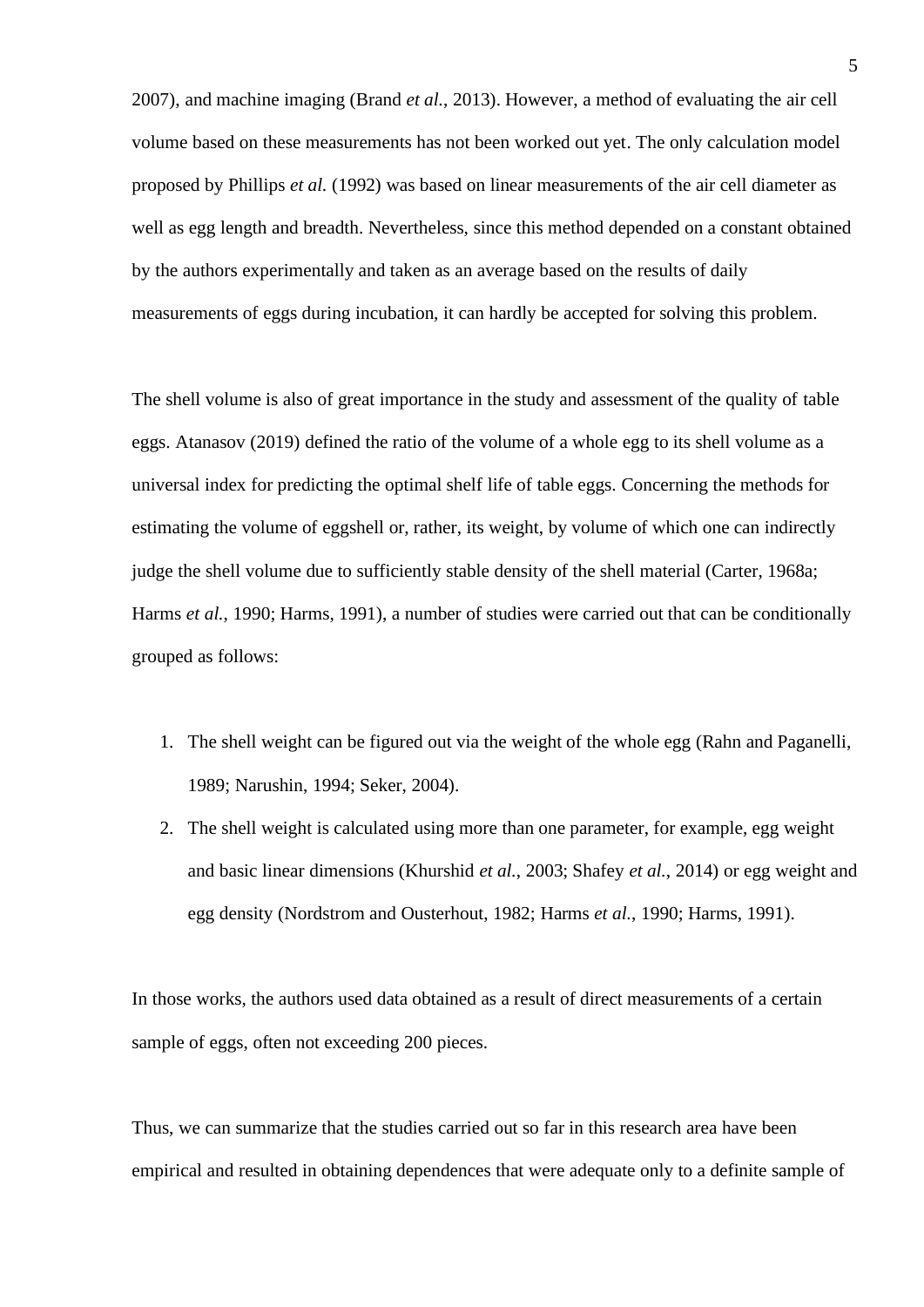eggs the authors worked with. On the other hand, there have not been deeper theoretical investigations to identify proper mathematical solutions. In this regard, our study was aimed at generating substantiated mathematical dependencies enabling to identify the volumes of the shell and interior of poultry eggs without destroying it.

#### **2. Methodology**

A hen's egg can be accurately described with a Hügelschäffer's model that relies on three linear egg parameters: length, *L*, maximum breadth, *B*, and a parameter *w* equals to  $OO<sub>1</sub>$  (Fig. 1), i.e., a difference between a distance from the egg pointy end to a vertical axis, which corresponds to the egg maximum diameter, *B* and the half length of the egg, *L*/2 (Petrović and Obradović, 2010; Petrović *et al*., 2011; Narushin *et al.,* 2020b).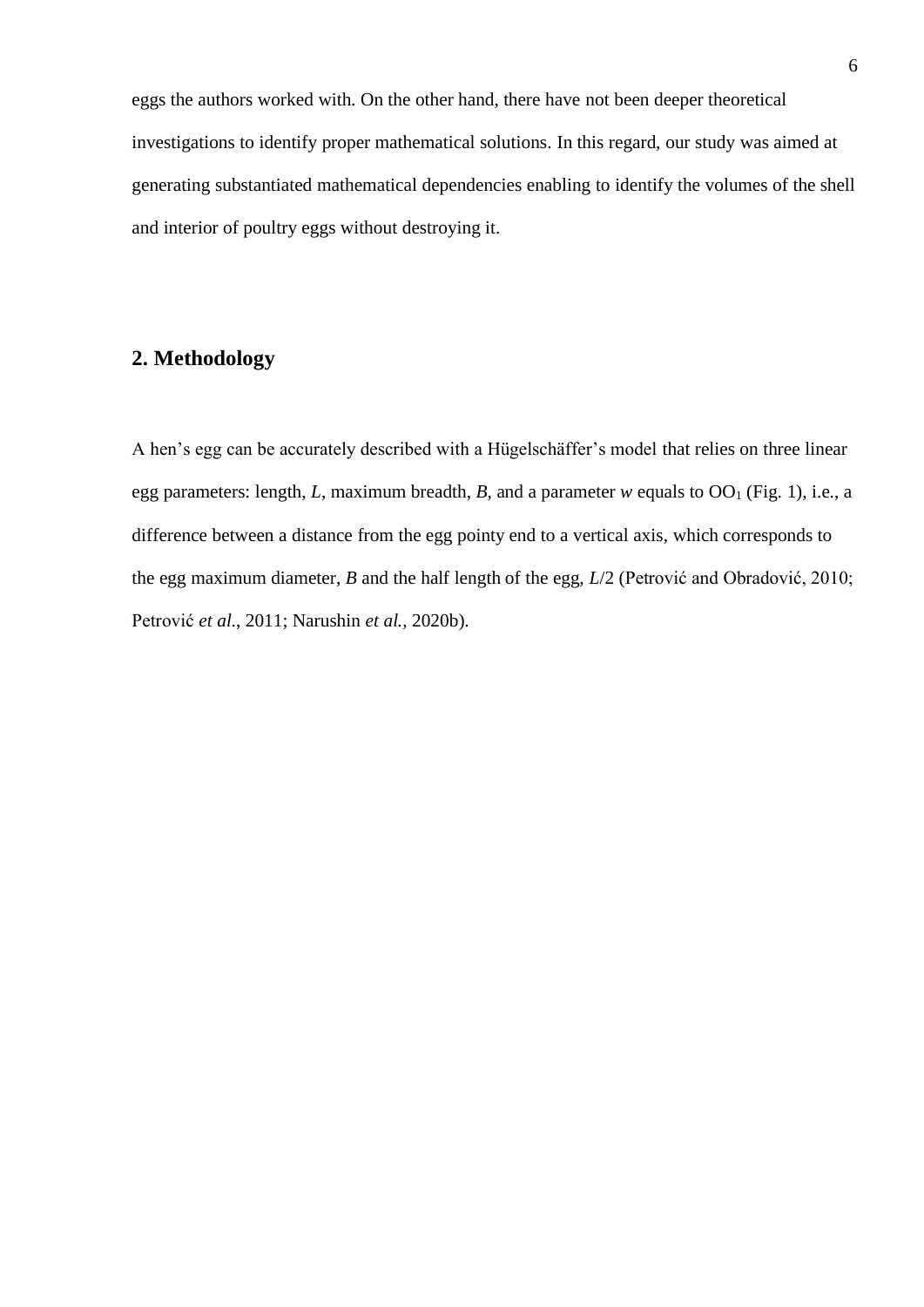

Fig. 1. Schematic image of the eggshell.

To undertake the simulation, we decided to be limited with the data of hen's eggs only, so the following ranges of the linear parameters mostly typical for such eggs were considered in accordance with Romanoff and Romanoff (1949) and our previous studies (Narushin, 1994; Narushin, 2001; Narushin *et al.,* 2020a): (1) egg length, *L* = 5.2…6.4 cm; (2) shape index, *SI* =  $B/L = 0.70...0.78$ , with a corresponding recalculation of the values of  $B = SI<sup>t</sup>L$ ; and (3)  $w =$ 0.01…0.50. All possible combinations of *L*, *B* and *w* were substituted into the formula for calculating *S* using the Hügelschäffer's egg model (Narushin *et al.,* 2020b) that enabled generating the data of surface areas for 837 simulated egg profiles.

For further calculations, we will use such a parameter as surface area of the shell measured along its midline, *Sm*, as shown in Fig. 1 dash-dotted curve. Midline is similar to the term the neutral line, borrowed from industrial engineering, exactly sheet bending process, where it is used as an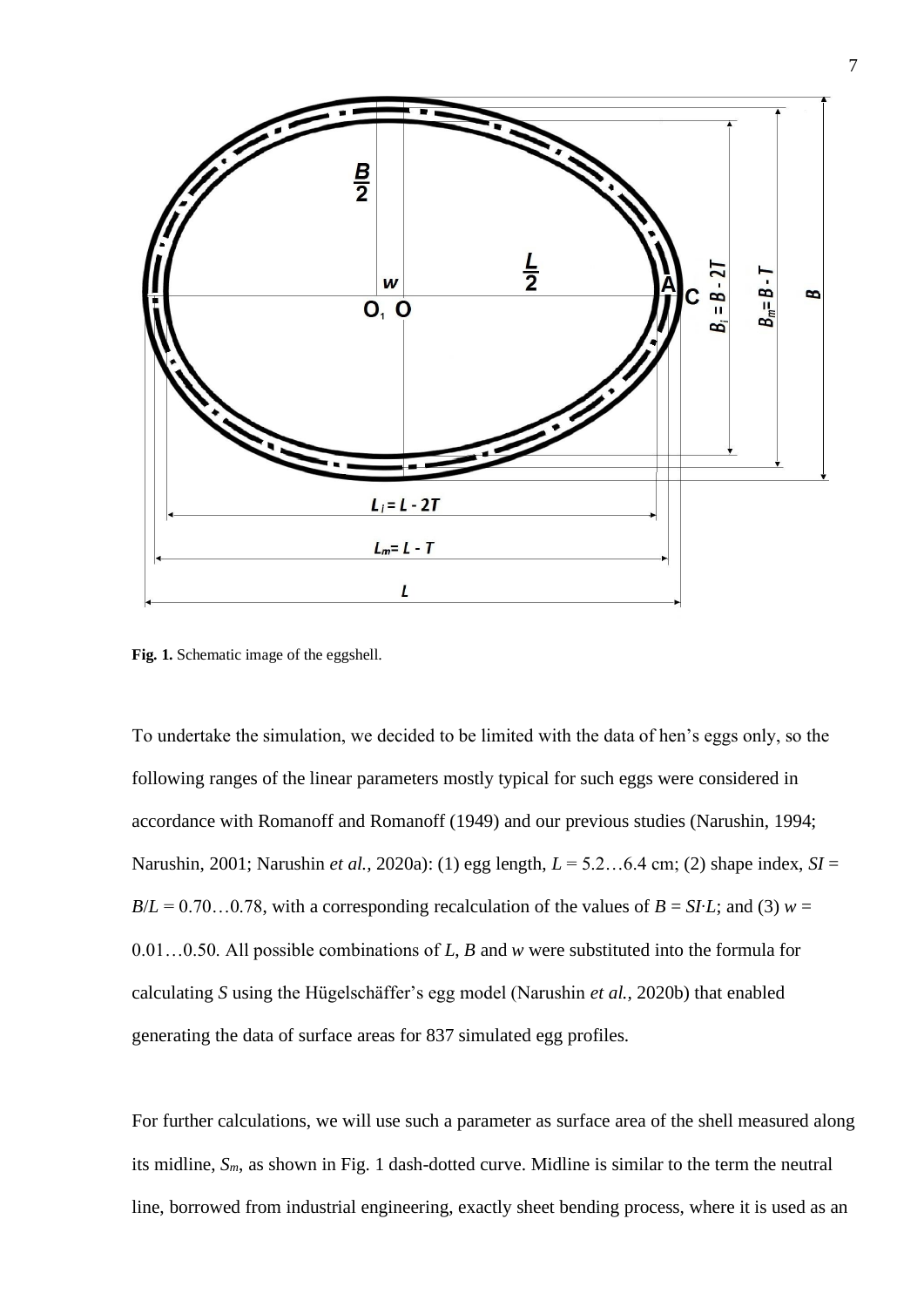imaginary line that has the same length after bending as it had before bending. The neutral line does not always pass directly in the very center of a bent beam, and its location is largely due to many parameters; nevertheless, according to a number of authors (Diegel, 2002; Betts, 2010; Stewart, 2016), it can be safely assumed to be equidistant from the outer and inner layers, especially for thin-walled vessels. According to Diegel (2002), these include those in which the radius of the wall exceeds its threefold thickness, which is quite consistent with the shell of chicken eggs. This condition can be verified by practical calculations using the formulas we derived earlier (Narushin et al., 2021a).

To define the values of  $S_m$ , the egg linear parameters L and B were reduced by the value of the average shell thickness, *T* (Fig. 1):

$$
L_m = L - T \text{ and } B_m = B - T
$$

where  $L_m$  and  $B_m$  are corresponding to the length and maximum breadth of the egg being measured according to the midline of the shell.

To check if the parameter *w* changes when the egg profile would be uniformly contracted, the following estimations were undertaken using the scheme in Fig. 1:

$$
w = O_1 C - \frac{L}{2}
$$
 (1)

$$
w_m = O_1 A - \frac{L_m}{2} = O_1 C - \frac{T}{2} - \frac{L - T}{2} = O_1 C - \frac{L}{2} = w
$$
\n(2)

The above calculations suggest that the value of the parameter *w* remains unchangeable if the egg profile is contracted.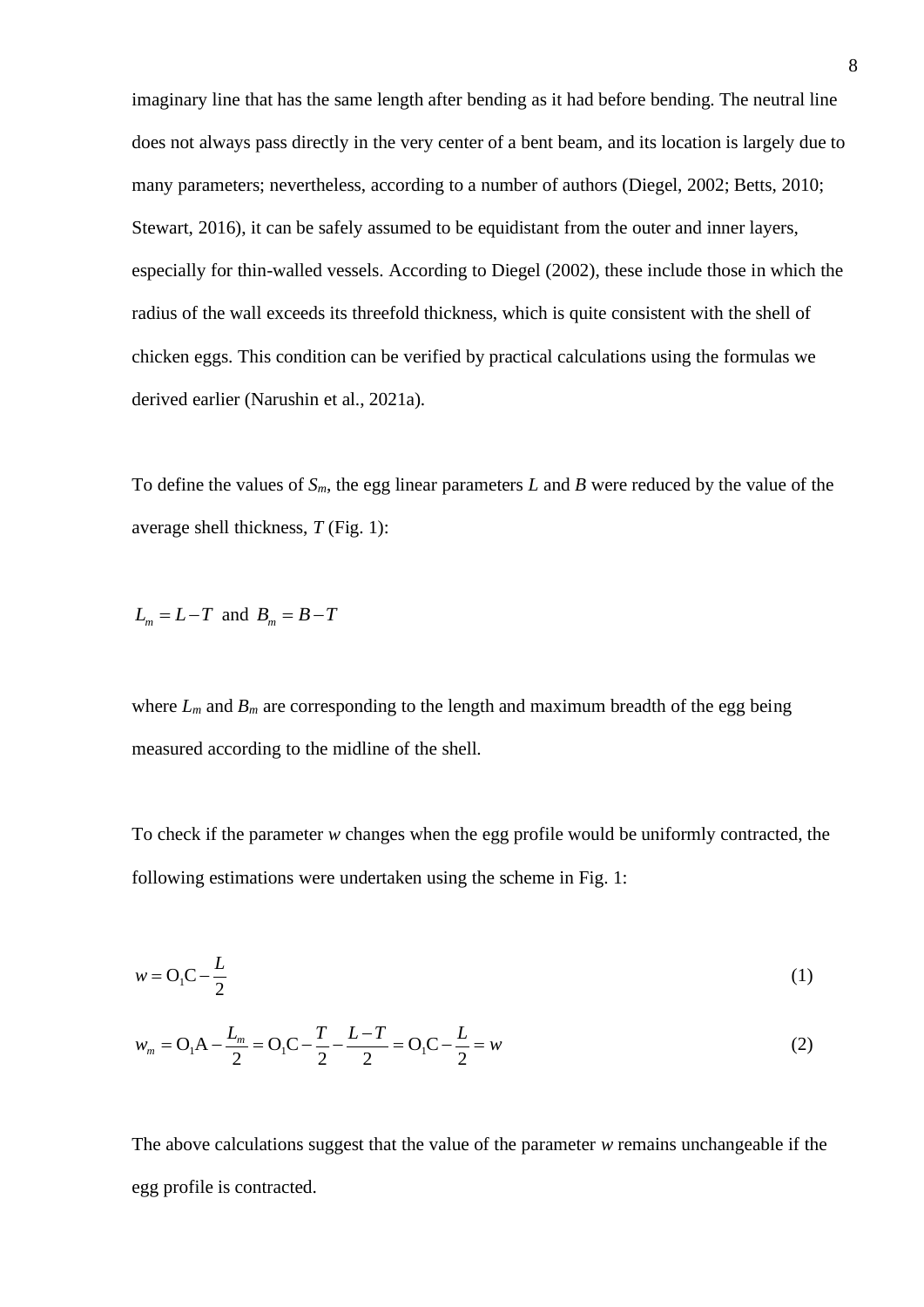To run the simulation for determining *Sm*, the values of *Lm*, *B<sup>m</sup>* and *w* were added using a dataset of the variable  $T = 0.025...0.050$  cm. This range excessively covers all possible variations for the hen's eggs. The *S<sup>m</sup>* values were obtained using the respective formula for the egg surface area from Narushin *et al.* (2021b):

$$
S = \pi BL \left( \left( 0.043 \frac{w}{L} + 0.292 \right) \frac{B}{L} - 0.061 \frac{w}{L} + 0.704 \right),\tag{3}
$$

resulting in

$$
S_m = \pi (B - T)(L - T) \left( \left( 0.043 \frac{w}{L - T} + 0.292 \right) \frac{B - T}{L - T} - 0.061 \frac{w}{L - T} + 0.704 \right) \tag{4}
$$

#### **3. Theory**

#### *3.1. Eggshell volume*

If we consider an egg representation (Fig. 1) with the shell conditionally shown with evenly allocated thickness, by analogy with calculating the volume of cylindrical shells (Stewart, 2016) it is possible to state that the shell volume, *Vs*, equals to a product of its area measured over a middle shell surface, *S<sup>m</sup>* (shown in Fig. 1 with a dash-dot line), and the average thickness, *T*:

$$
V_s = S_m \cdot T \tag{5}
$$

The methodological approach we have chosen (Eq. 5) in calculating *Vs*, in our opinion, is simpler and more convenient than use of integral calculus for finding this parameter, since it can cause certain difficulties and, as a consequence, inaccuracies in the result obtained, which was demonstrated by us earlier (Narushin et al., 2020b; 2021a; 2021b).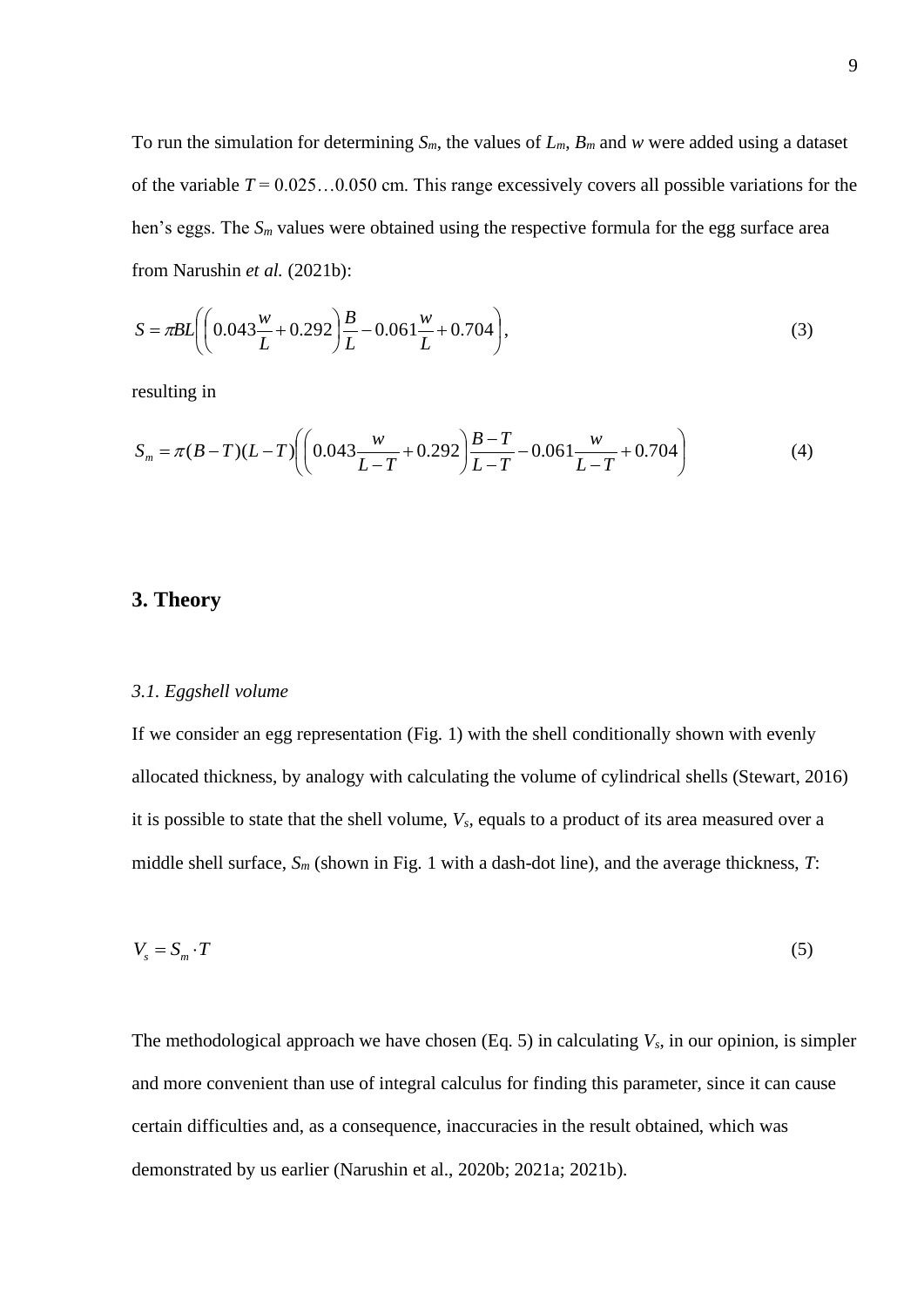In our case, to estimate the  $V_s$  value indirectly, we would need to measure  $T$  and recalculate the shell surface area *S<sup>m</sup>* over the midline of its shell.

Currently, accurate measurement of the shell thickness without breaking the egg can be performed using, for example, a commercial ultrasonic device produced by ORKA (2020) or a non-destructive deformation device by Stable Micro Systems (2020).

Thus, the idea of our investigations on the eggshell volume was to focus on a comparison of the values of  $S_m$  and *S* and an estimation of a possible dependence between them,  $S_m = f(S)$ , in order to provide the appropriate mathematical recalculations of *Vs*.

#### *3.2. Air cell volume*

Conventionally, the air cell of any egg can be represented in the form of a rotation figure, with the height, *h*, and base diameter, *d*, as shown in Fig. 2 by the straight line AB.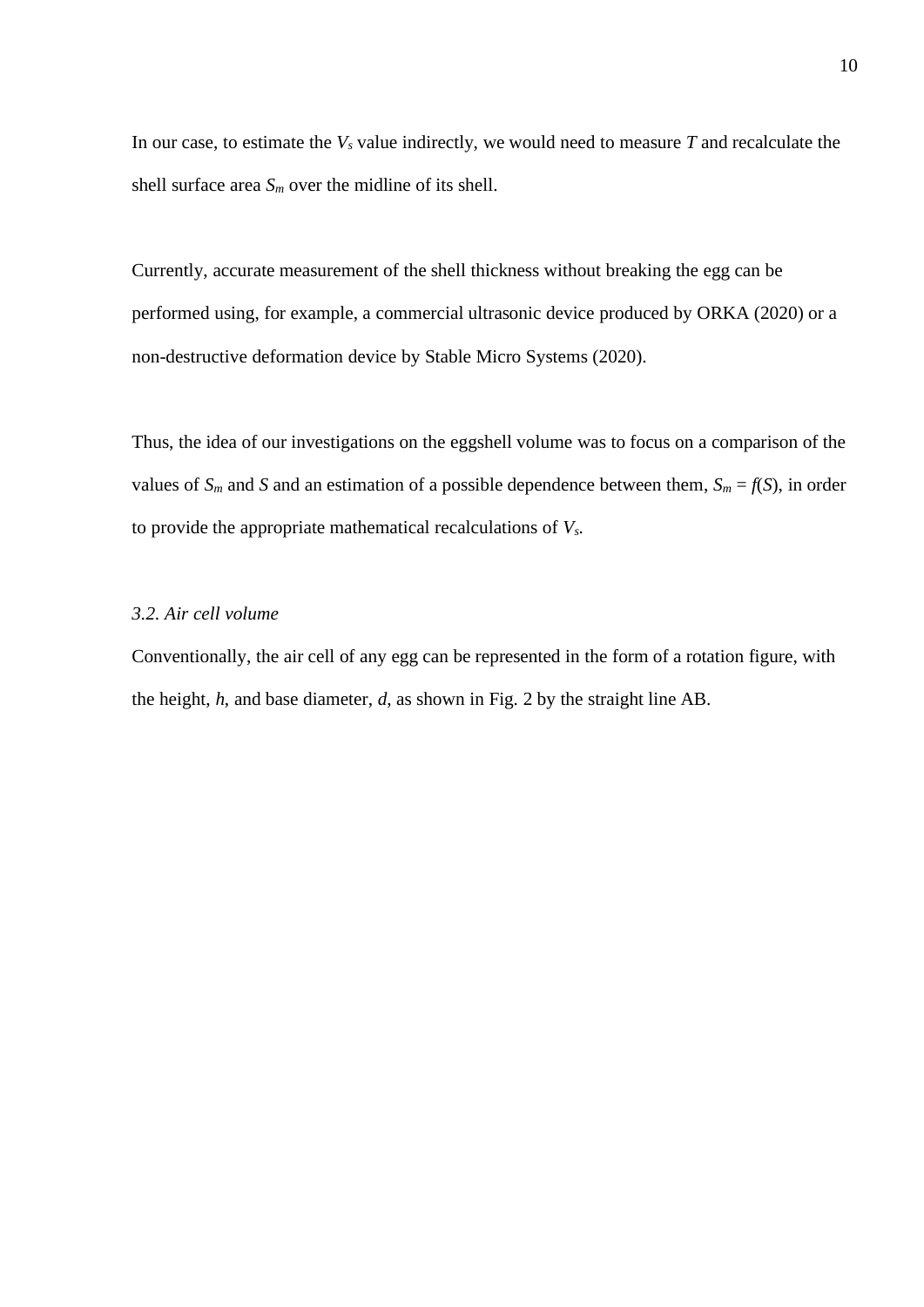

**Fig. 2.** Geometrical interpretation of the air cell inside the egg.

A volume, *V*, of any figure of revolution can be estimated using the following formula of integral geometry:

$$
V = \pi \int_{x_1}^{x_2} y^2 dx
$$
 (6)

where  $x_1$  and  $x_2$  are the limits of a function *y*.

The coordinate of point C is determined from the condition:  $-L/2 + h$ . Then, the limits of the integral (6) will correspond to: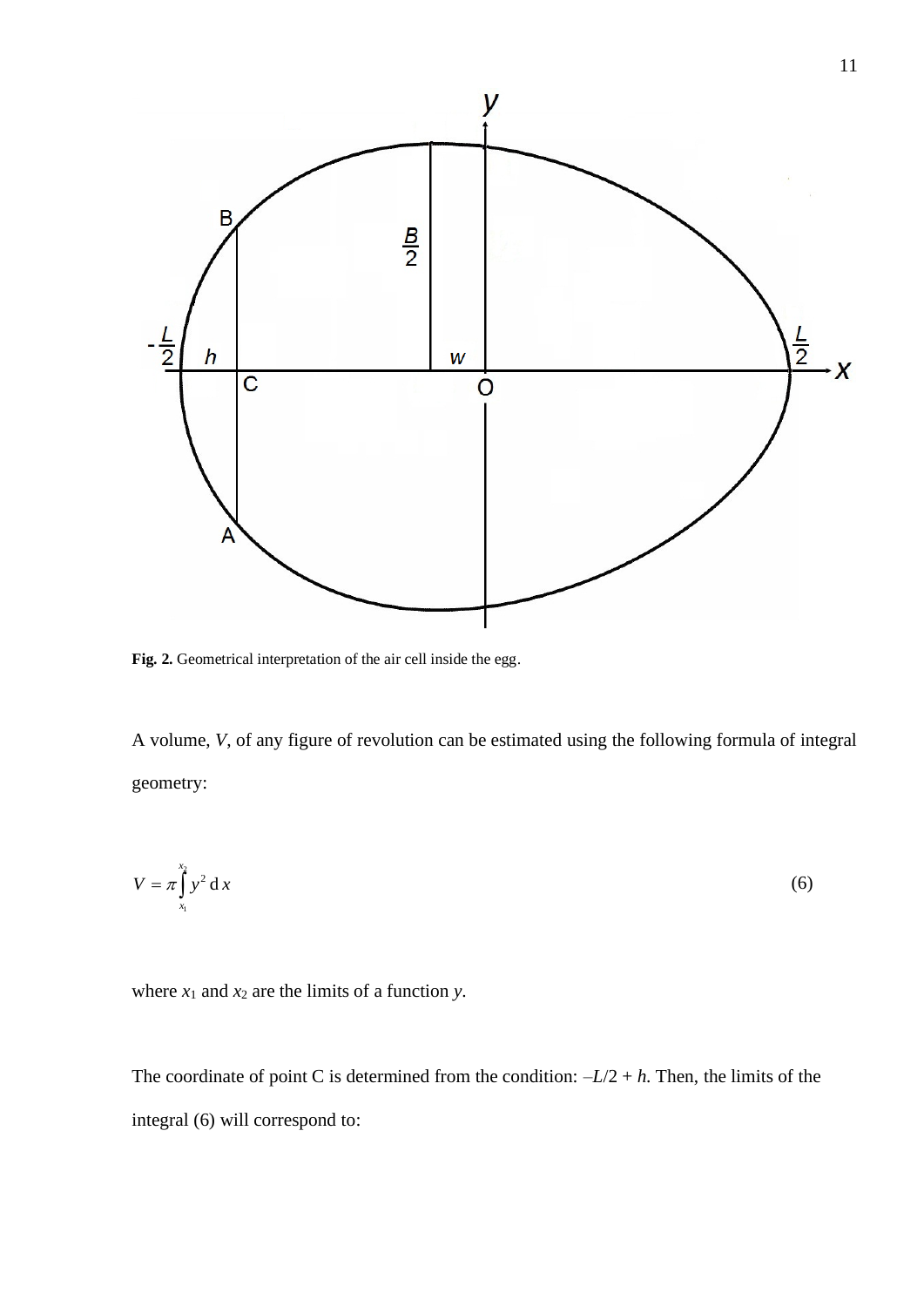$$
x_1 = -\frac{L}{2}
$$
 and  $x_2 = h - \frac{L}{2}$ ,

with *y* matching the egg shape profile that was previously described by us with the Hügelschäffer's model (Narushin *et al.,* 2020b):

$$
y = \pm \frac{B}{2} \sqrt{\frac{L^2 - 4x^2}{L^2 + 8wx + 4w^2}}
$$
 (7)

Hence, in our case, the volume of the air cell, *Vac*, can be presented as

$$
V_{ac} = \pi \cdot \frac{B^2}{4} \int_{-\frac{L}{2}}^{\frac{L}{2}} \frac{L^2 - 4x^2}{L^2 + 8wx + 4w^2} dx
$$
 (8)

The deduction of the integral (8) was demonstrated in detail in Narushin *et al.* (2020b) when estimating the volume of the whole egg. Thus, omitting the basic part of the mathematical transformation, we were able to proceed with the following computations:

$$
V_{ac} = \frac{\pi B^2 L^2}{4} \cdot \frac{1}{8w} \ln \left| L^2 + 8wx + 4w^2 \right|_{-\frac{L}{2}}^{\frac{L}{2}} - \frac{L^2}{2}
$$
  

$$
-\frac{\pi B^2}{8w} \left[ \frac{\left( x + \frac{L^2}{8w} + \frac{w}{2} \right)^2}{2} - \left( \frac{L^2}{4w} + w \right) \left( x + \frac{L^2}{8w} + \frac{w}{2} \right) + \left( \frac{L^2}{8w} + \frac{w}{2} \right)^2 \cdot \ln \left| x + \frac{L^2}{8w} + \frac{w}{2} \right| \right]_{-\frac{L}{2}}^{\frac{L}{2}} \tag{9}
$$

that resulted in the final formula: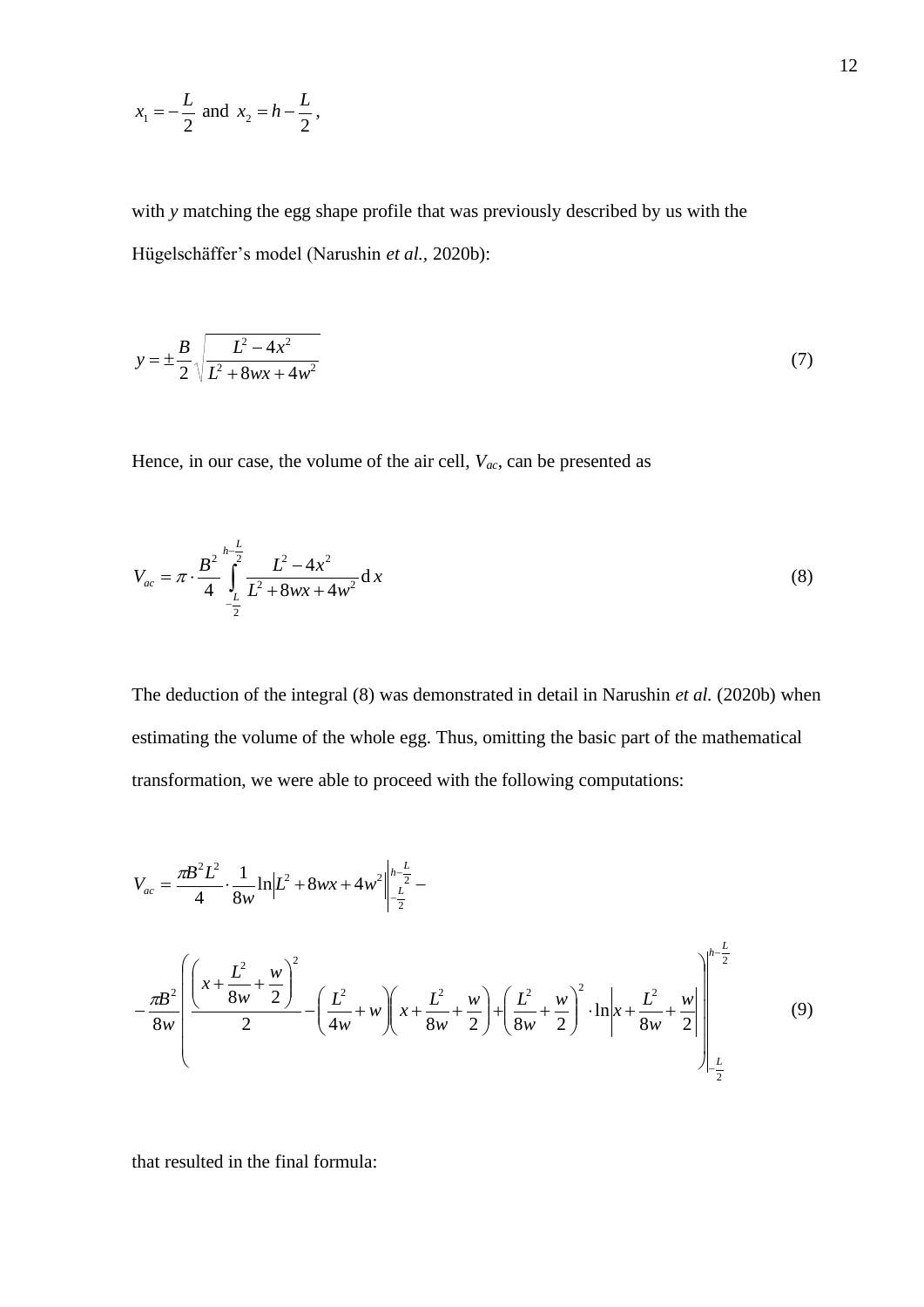$$
V_{ac} = \frac{\pi B^2 L}{32} \left[ \left( \frac{w}{L} \right)^{-1} \cdot \ln \left| 1 + \frac{8 \frac{w}{L} \cdot \frac{h}{L}}{\left( 1 - 2 \frac{w}{L} \right)^2} \right| - \frac{1}{8} \cdot \left( \frac{w}{L} \right)^{-3} \cdot \right]
$$
  

$$
\cdot \left[ 4 \frac{w}{L} \cdot \frac{h}{L} \cdot \left( \left( 1 - 2 \frac{w}{L} \right)^2 + 4 \frac{w}{L} \cdot \frac{h}{L} \right) - 8 \frac{w}{L} \cdot \frac{h}{L} \left( 1 + 4 \left( \frac{w}{L} \right)^2 \right) + \frac{1}{2} \cdot \left( 1 + 4 \left( \frac{w}{L} \right)^2 \right)^2 \cdot \ln \left| 1 + \frac{8 \frac{w}{L} \cdot \frac{h}{L}}{\left( 1 - 2 \frac{w}{L} \right)^2} \right| \right] (10)
$$

The detailed transformations of Eq. (9) are provided in Appendix A.

Eventually, we can consider Eq. (10) as follows:

$$
V_{ac} = \frac{\pi B^2 L}{32} \cdot k_{ac} \tag{11}
$$

where *kac* is a coefficient expressed with a following equation:

$$
k_{ac} = \left(\frac{w}{L}\right)^{-1} \cdot \ln\left|1 + \frac{8\frac{w}{L}\cdot\frac{h}{L}}{\left(1 - 2\frac{w}{L}\right)^{2}}\right| = \frac{1}{8} \cdot \left(\frac{w}{L}\right)^{-3}.
$$
  

$$
\cdot \left(4\frac{w}{L}\cdot\frac{h}{L}\cdot\left(\left(1 - 2\frac{w}{L}\right)^{2} + 4\frac{w}{L}\cdot\frac{h}{L}\right) - 8\frac{w}{L}\cdot\frac{h}{L}\left(1 + 4\left(\frac{w}{L}\right)^{2}\right) + \frac{1}{2}\cdot\left(1 + 4\left(\frac{w}{L}\right)^{2}\right)^{2} \cdot \ln\left|1 + \frac{8\frac{w}{L}\cdot\frac{h}{L}}{\left(1 - 2\frac{w}{L}\right)^{2}}\right|\right)
$$
(12)

*3.3. Volume of egg interior*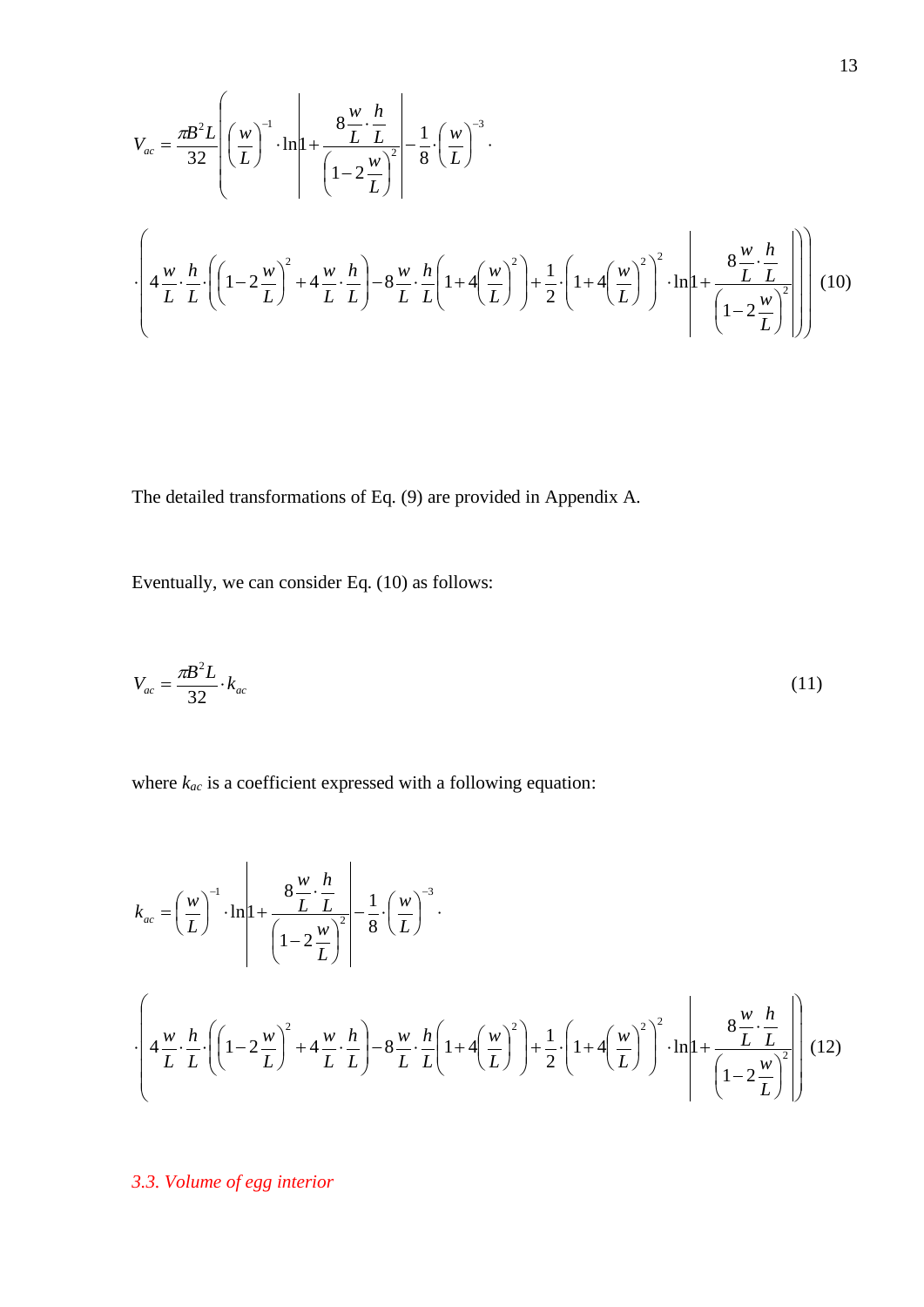With the resulting formulas to determine the structural constituents of an egg, namely the shell volume (Eq. 5) and air cell (Eq. 11), it is easy to calculate the egg interior volume, *Vi*, by simply subtracting the data Eqs. 5 and 11 from whole egg volume measurements.

#### **4. Results**

#### *4.1. Eggshell volume*

We computed the values of *S* and  $S_m$  and presented them in a form of graphic dependences (Fig. 3) reflecting changes of *T* in increment of 0.005 cm, each of which being approximated with linear dependencies.



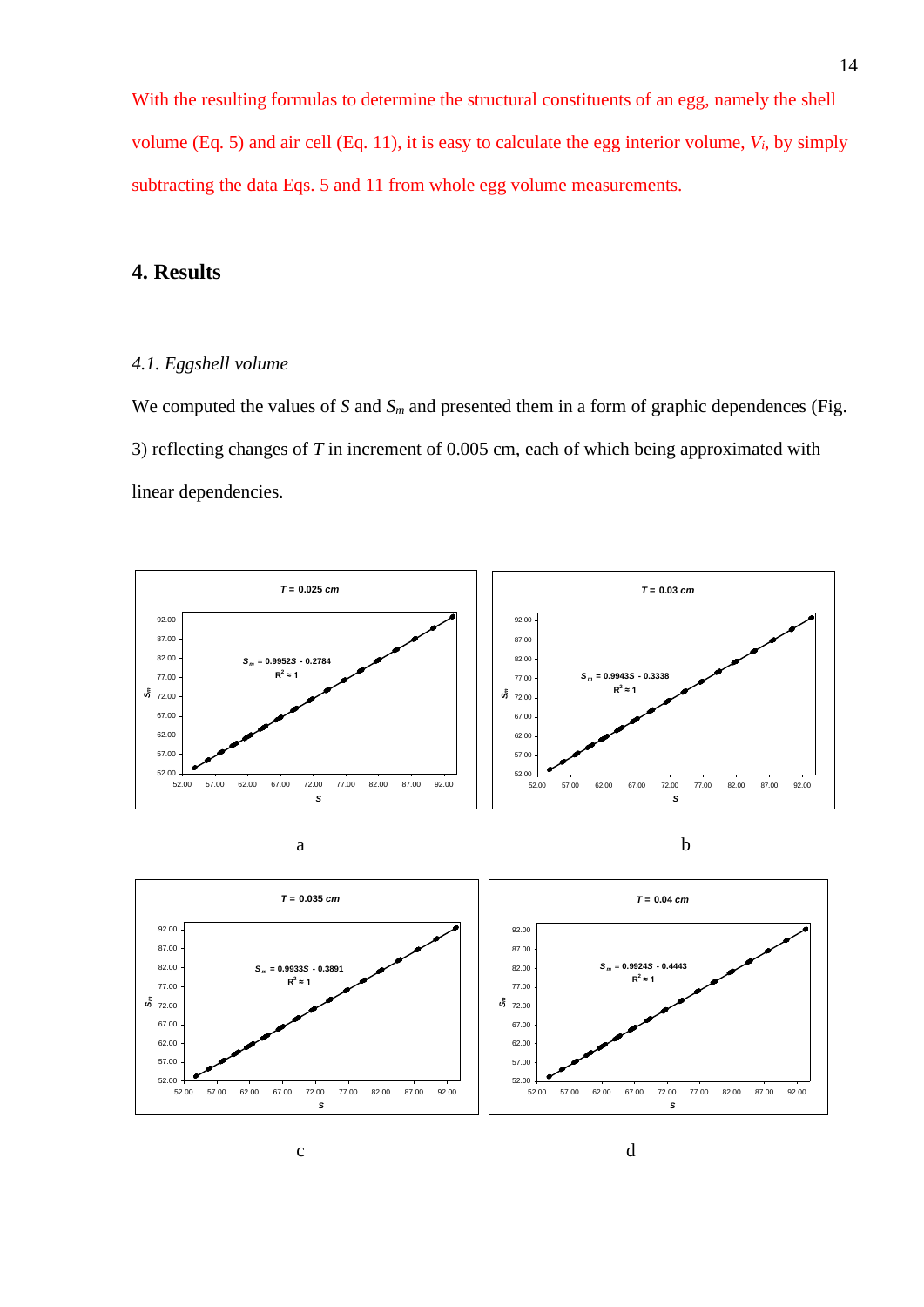

**Fig. 3.** Graphic dependences of  $S_m = f(S)$  when *T* equals to: (a) 0.025 cm, (b) 0.03 cm, (c) 0.035 cm, (d) 0.04 cm, (e) 0.045 cm, and (f) 0.05 cm.

All the obtained equations (Fig. 3) have the following form:

$$
S_m = a_1 S - b_1 \tag{13}
$$

where  $a_1$  and  $b_1$  are coefficients.

The values of both coefficients *a* and *b* in Eq. (13) were approximated by the dependences  $a_1 =$  $f(T)$  and  $b_1 = g(T)$  that are presented in Fig. 4.

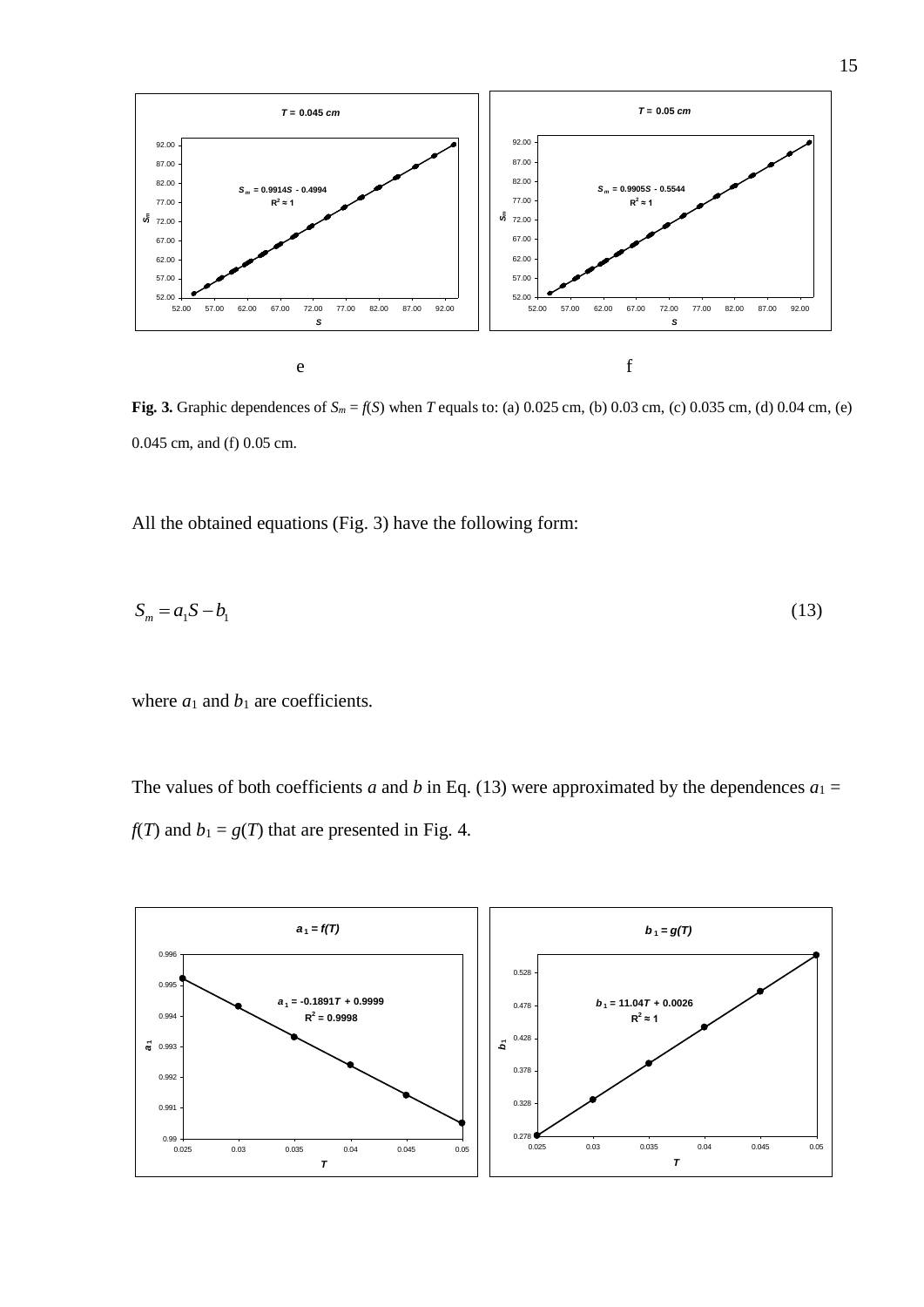**Fig. 4.** The results of approximating the values of the coefficients  $a_1$  and  $b_1$  by the functions  $f(T)$  and  $g(T)$ .

Substituting these data in Eq. (13) and rounding up to two decimals, we finally obtain:

$$
S_m = (1 - 0.19T)S - 11.04T
$$
\n(14)

Eventually, considering Eq. (5), the shell volume can be determined as follows:

$$
V_s = ((1 - 0.19T)S - 11.04T)T
$$
\n(15)

#### *4.2. Air cell volume*

We tried to simplify Eq. (12) to make it more suitable for both the computations and possible mathematical transformations. For that, we considered the possible variations of *w*/*L* from 0 to 0.25, as it was shown by Narushin *et al.* (2021a) to be adequate for any avian egg; and *h*/*L* from 0 to 0.15. These data were supported by the studies of Liu *et al.* (2017), Aboonajmi *et al.* (2010), Ragni *et al.* (2007), Samli *et al.* (2005) and others who showed that even the long-time storage of table eggs (in some investigations even more than 1 month) did not tend to increase the air cell height by more than 15% of the egg length. Substituting the values of *w*/*L* in increment of 0.05 and those of  $h/L$  in increment of 0.03 into Eq. (11), we produced six graphic dependences (Fig. 5), each of which approximated with polynomials.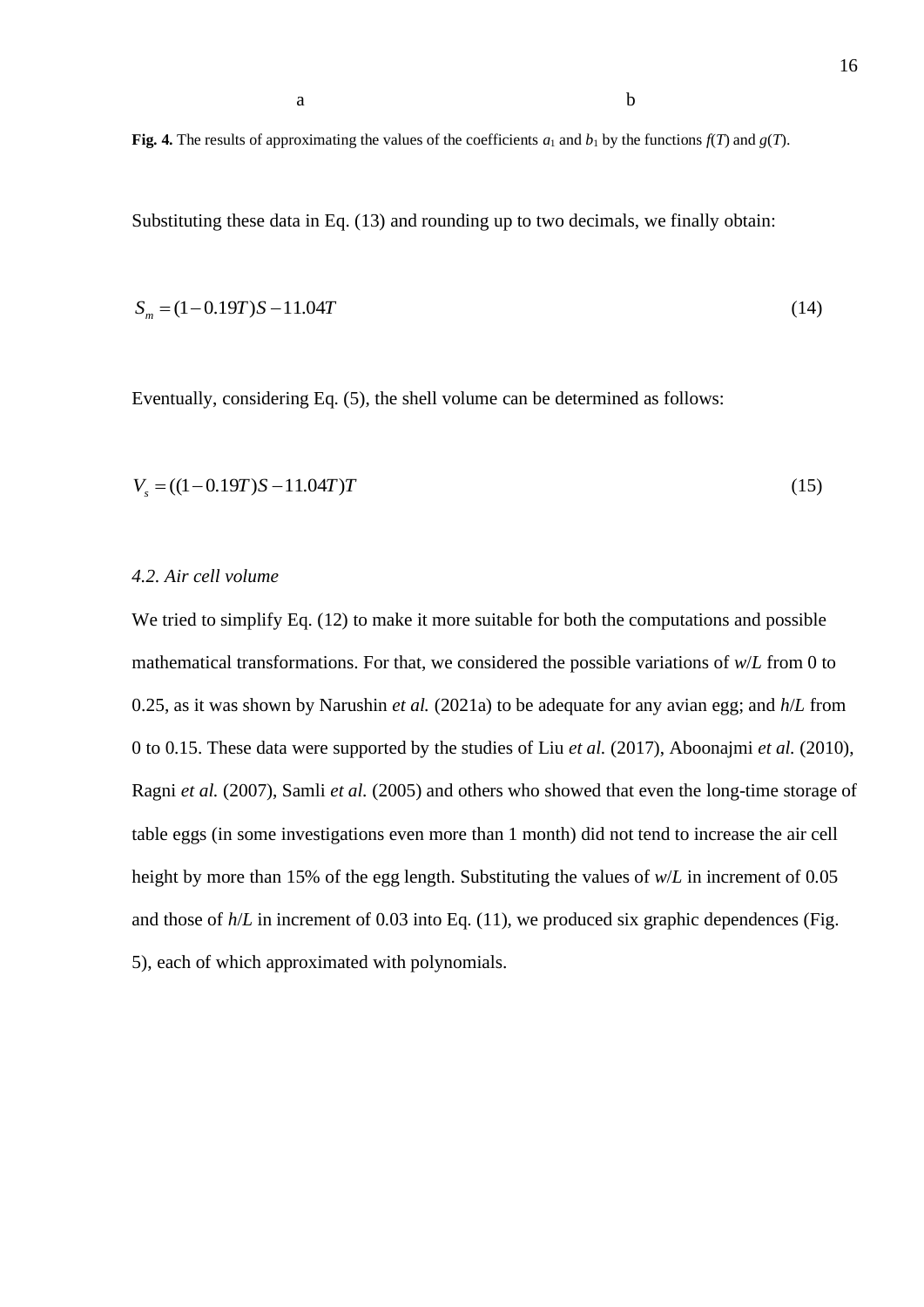

**Fig. 5.** Graphic dependences of  $k_{ac} = f(h/L)$  when  $w/L$  equals to: 0; 0.05; 0.1; 0.15; 0.2 and 0.25, respectively.

All these approximating regressions were of the same type that can be generally expressed as follows:

$$
k_{ac} = a_2 \left(\frac{h}{L}\right)^2 + b_2 \frac{h}{L} - c_2 \tag{16}
$$

where  $a_2$ ,  $b_2$  and  $c_2$  are coefficients of the corresponding equations in Fig. 5.

Due to minor values of the coefficient *c*<sup>2</sup> that did not have any influence on the results, only the coefficients  $a_2$  and  $b_2$  were considered for further evaluation of their dependences on the varied values of *w*/*L*. The respective graphic functions and approximating formulae are shown in Fig. 6.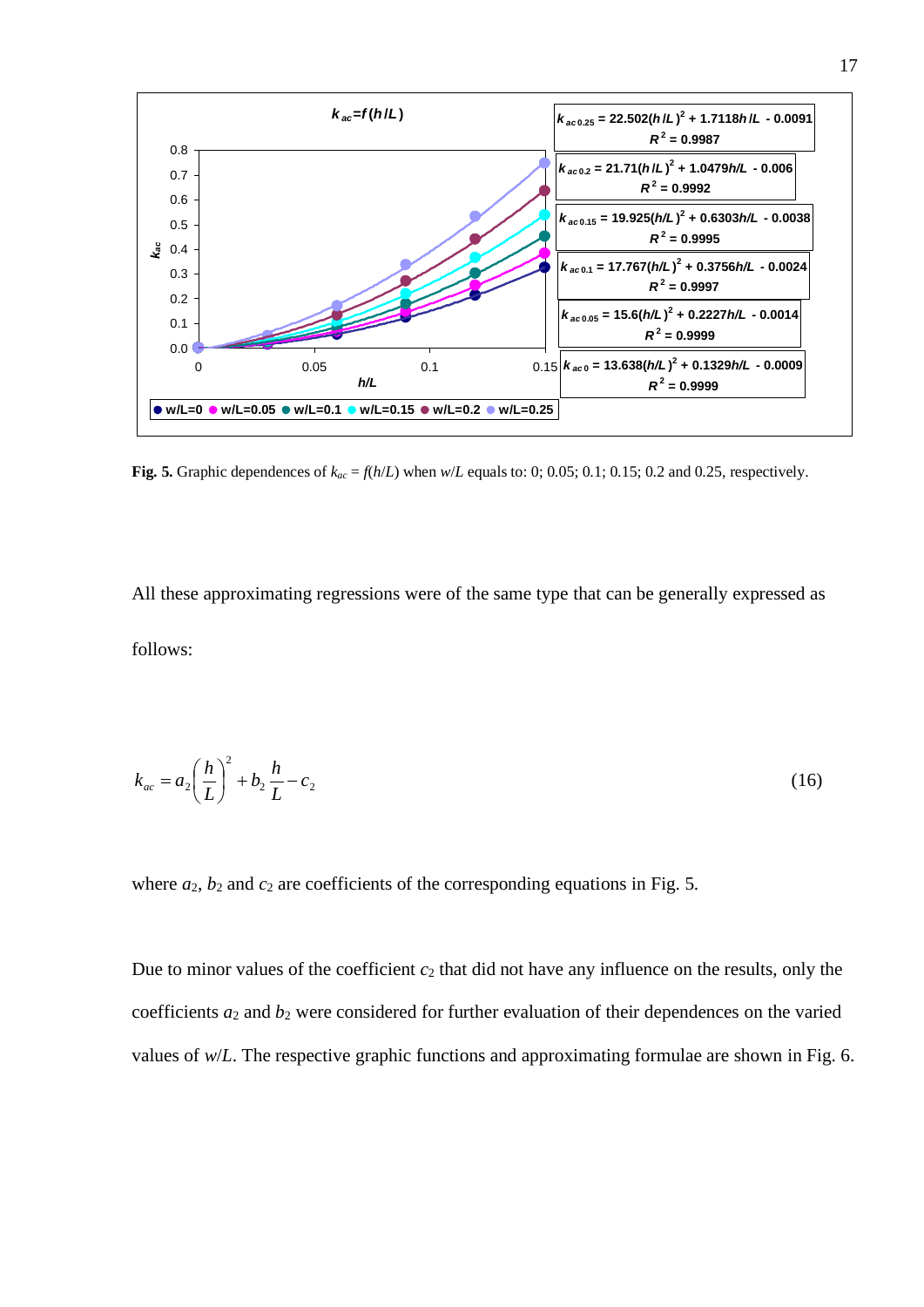

**Fig. 6.** The results of approximating the values of the coefficients  $a_2$  and  $b_2$  by the functions  $f(w/L)$  and  $g(w/L)$ .

Substituting these data into Eq. (16), we obtained:

$$
k_{ac} = 13.41 \frac{h}{L} \left( \frac{h}{L} \left( 1 + 3.79 \frac{w}{L} - 4.08 \left( \frac{w}{L} \right)^2 \right) + 0.012 \left( 1 - 5.92 \frac{w}{L} + 172.58 \left( \frac{w}{L} \right)^2 \right) \right) \tag{17}
$$

Comparison of the results of evaluating *kac* using Eqs. (12) and (17) showed their practically complete agreement: the correlation coefficient was equal to 0.9996. We also applied the approximation coefficient found by the following formula of Makridakis *et al.* (1982):

$$
\varepsilon = \frac{1}{n} \cdot \sum_{1}^{n} \left| \frac{v_1 - v_2}{v_1} \right| \cdot 100\% \tag{18}
$$

where *n* is a number of samples in the calculations, and  $v_1$  and  $v_2$  are the values of  $k_{ac}$  defined correspondingly by Eqs. (12) and (17). The computed approximation coefficient was equal to 6.1%, meaning that almost 94% of the results corresponds to each other.

Transforming Eq. (17) into a more convenient form and substituting it into Eq. (11), we finally obtained the *Vac* estimation formula: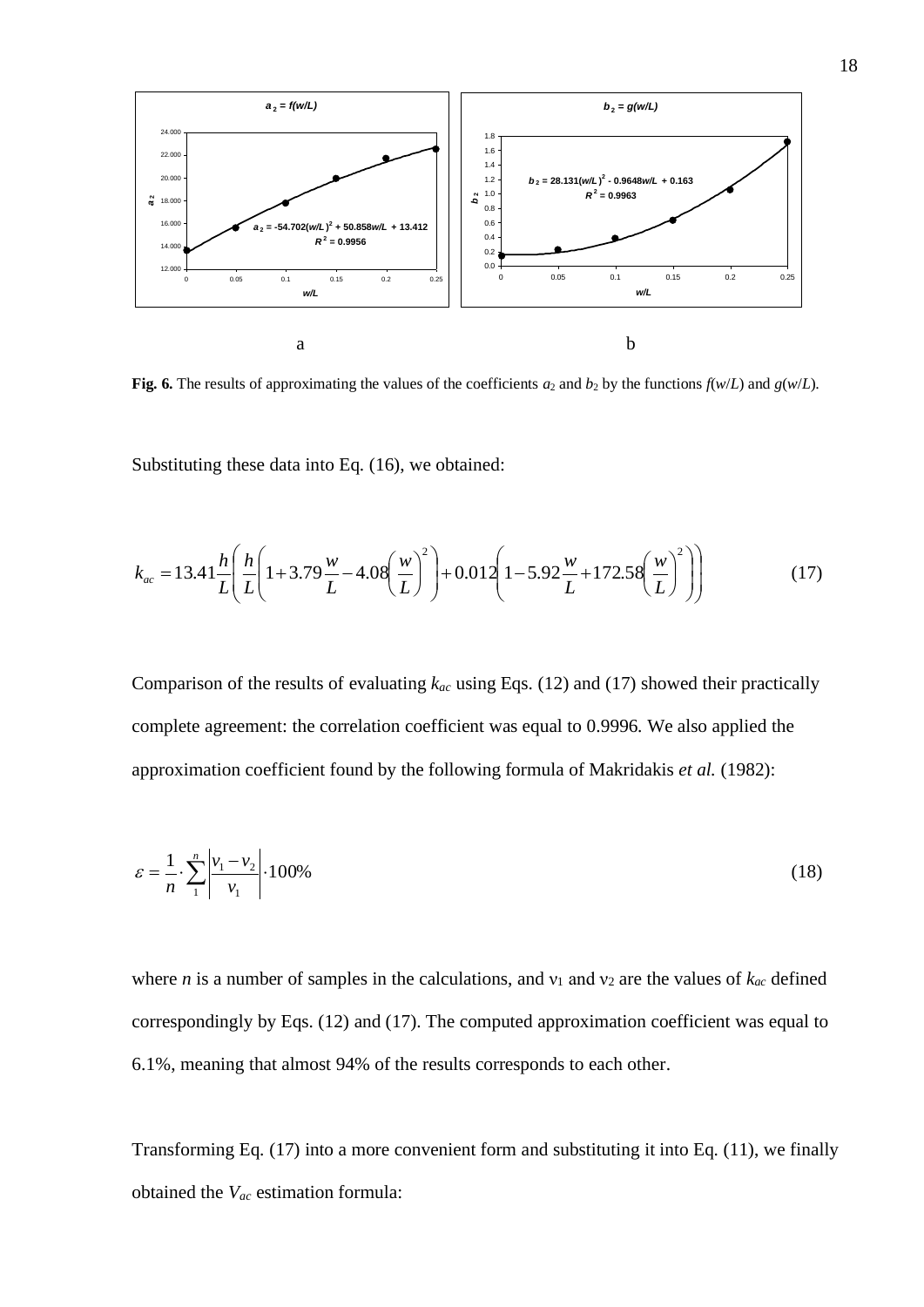$$
V_{ac} = \frac{1.32B^2h}{L^3} (h(L^2 + 3.79Lw - 4.08w^2) + 0.012L(L^2 - 5.92Lw + 172.58w^2))
$$
 (19)

In some cases, it is practically easier to measure the diameter, *d*, of the air cell than its height, *h*. Therefore, we decided to define a way of recalculating each parameter from the other one. In Fig. 2, *d* corresponds to the distance AB, which can be defined from the Hügelschäffer's model (Eq. (6)), considering *x* in the point C equals to  $h - L/2$ .

Then, accounting  $d = AC+BC = 2BC$ :

$$
d = 2\frac{B}{2}\sqrt{\frac{L^2 - 4\left(h - \frac{L}{2}\right)^2}{L^2 + 8w\left(h - \frac{L}{2}\right) + 4w^2}} = 2B\sqrt{\frac{h(L - h)}{(L - 2w)^2 + 8hw}}
$$
(20)

To figure out the function  $h = f(d)$ , we considered Eq. (20) as the two following formulae:

$$
d = 2B \sqrt{\frac{\frac{h}{L} \left(1 - \frac{h}{L}\right)}{\left(1 - 2\frac{w}{L}\right)^2 + 8\frac{h}{L} \cdot \frac{w}{L}}}
$$
(21)

$$
h^{2} + \left(\frac{2d^{2}w}{B^{2}} - L\right) \cdot h + \frac{d^{2}(L - 2w)^{2}}{4B^{2}} = 0
$$
\n(22)

wherefrom

$$
h = \frac{LB^2 - 2d^2w - \sqrt{(2d^2w - LB^2)^2 - d^2B^2(L - 2w)^2}}{2B^2}
$$
 (23)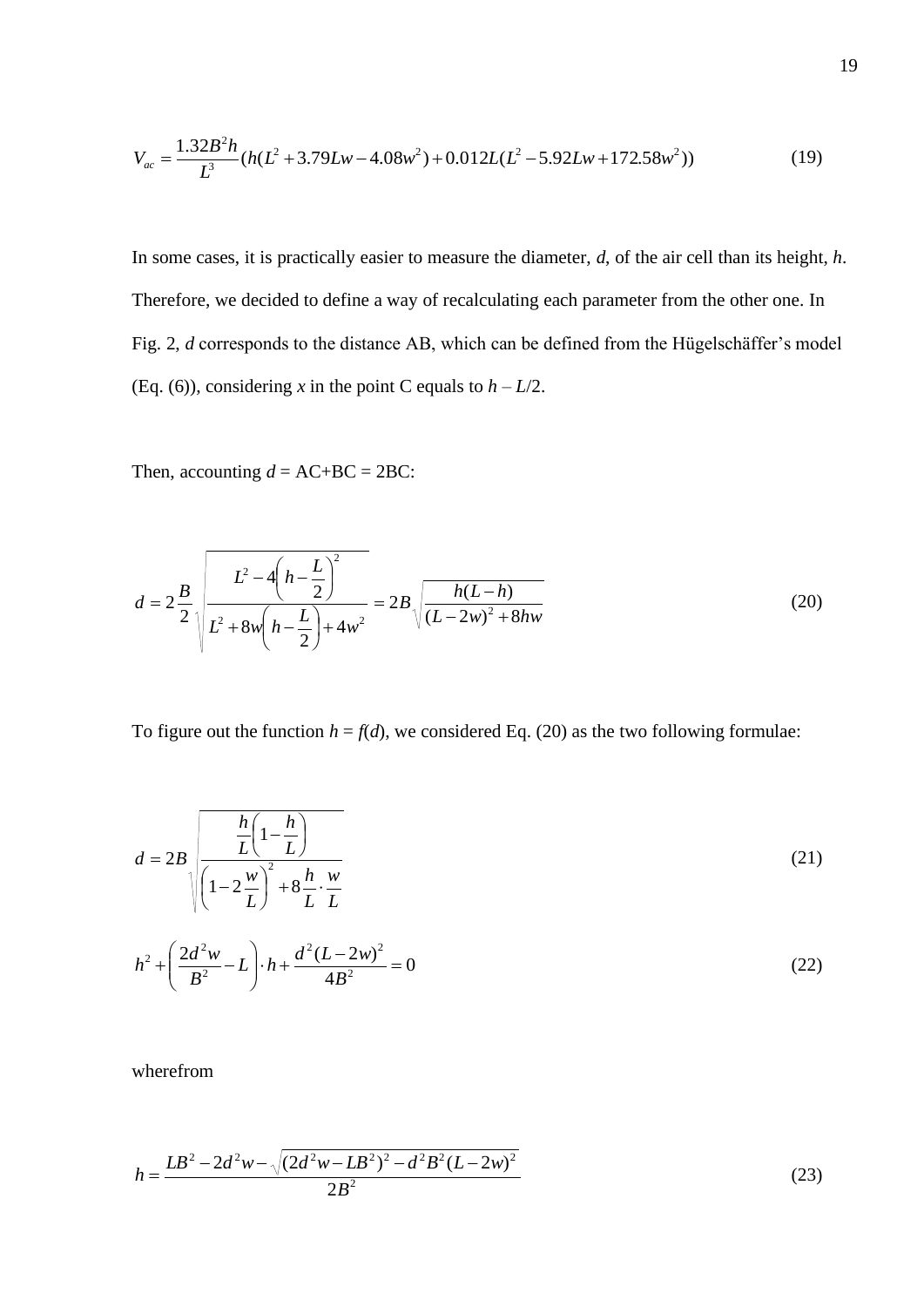The detailed solution of Eq22 is provided in Appendix B.

#### *4.3. Volume of egg interior*

Considering the basic formula for identifying the volume of the egg interior, *Vi*:

$$
V_i = V - V_s - V_{ac},\tag{24}
$$

we can infer the following resultant equation for the computation of this parameter:

$$
V_i = V - ((1 - 0.19T)S - 11.04T)T -
$$
  

$$
-\frac{1.32B^2h}{L^3}(h(L^2 + 3.79Lw - 4.08w^2) + 0.012L(L^2 - 5.92Lw + 172.58w^2))
$$
 (25)

In the case when the cell diameter is measured, the recalculation of *h* is performed using Eq. (23).

#### **5. Discussion**

Both in practice and research work involving table eggs, there may be situations when it would be much more relevant to determine not only characteristics of the whole egg but also parameters of the egg interior. At the same time, it is important to leave the egg intact, without causing any damage. Such a non-invasive technique would be highly desired, for example, in the food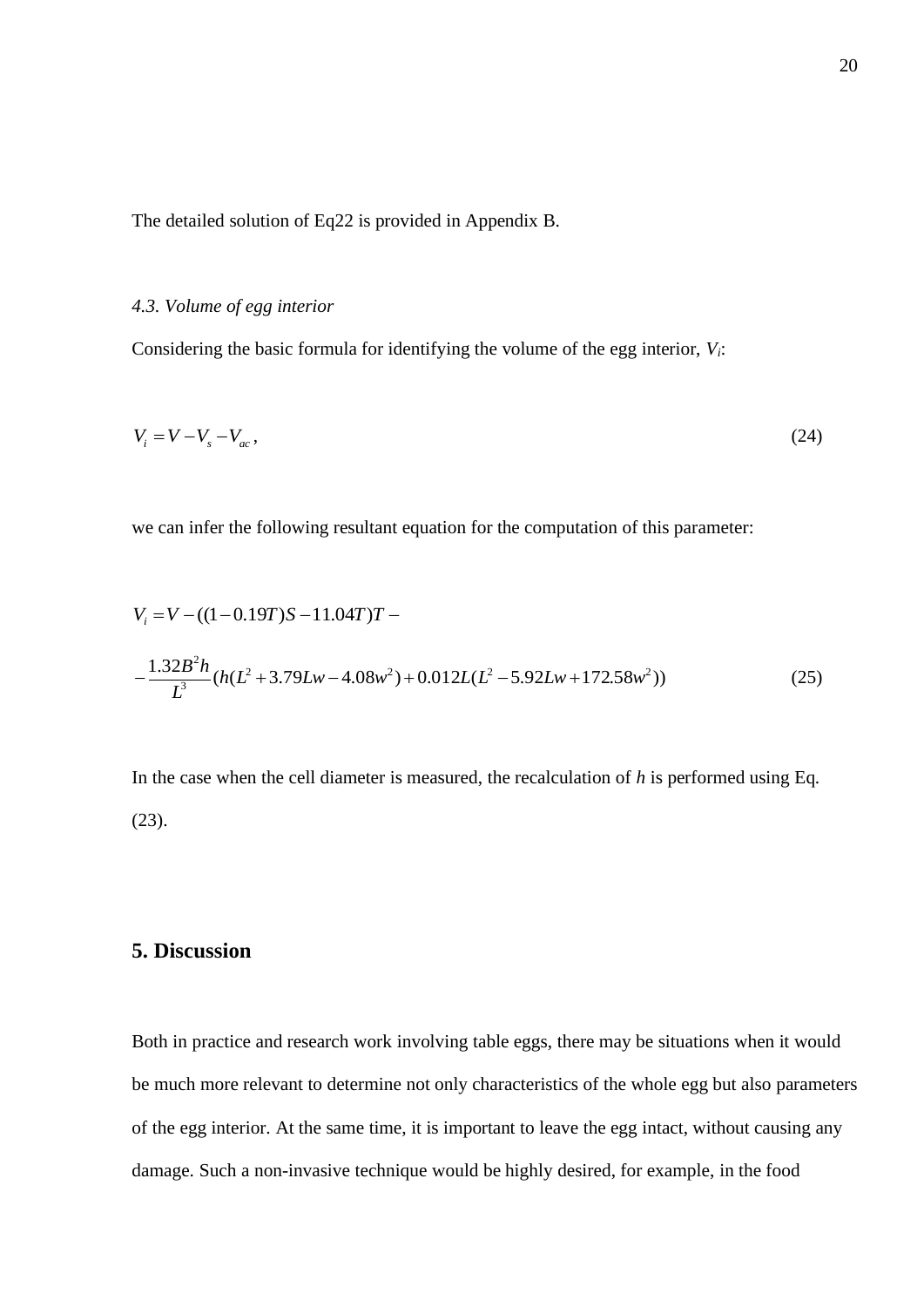industry, when predicting nutritional value, or when developing a technology for saturating eggs with nutritious and/or health-promoting ingredients (e.g., Surai & Sparks, 2001; Surai & MacPherson, 2002). In poultry industry, it would be in demand for research related to incubation, poultry farming, *in ovo* vaccination, etc. In this regard, the method of non-destructive estimation of the volume of interior is of considerable importance. We have made an attempt to create a theoretical basis for such a methodology, taking into account that it is the theoretical premises that lay the basis on which any scientific doctrine is subsequently built.

To solve the problem of determining the volume of interior of any poultry egg, it is necessary to first measure a number of parameters. Linear dimensions as well as the estimation of egg volume and surface area are quite straightforward as was discussed by Narushin *et al.* (2020b). The height and diameter of air cell can also be determined, since these measurements are widely used in the standard assessment of the quality of edible and hatching eggs. Considering that the membrane bordering the rear wall of the air cell is most often curved, it is advisable to take several measurements of its height and / or diameter, after which the average result is used in the calculations.

The possible complexity of non-destructive measurement can be represented by the shell thickness parameter. Commercially available apparatuses for testing shell thickness, like the ultrasonic device by ORKA (2020) or the non-destructive deformation device by Stable Micro Systems (2020), cannot guarantee an accurate determination of this parameter due to the rather small measurement value. Therefore, this issue should be addressed further, and the solution to this problem can be the use of a whole complex of measurements. For example, Narushin *et al.*  (2004) proposed to use a combination of basic egg measurements including egg weight, volume and surface area that in some cases can be supplemented by infrared spectroscopy data.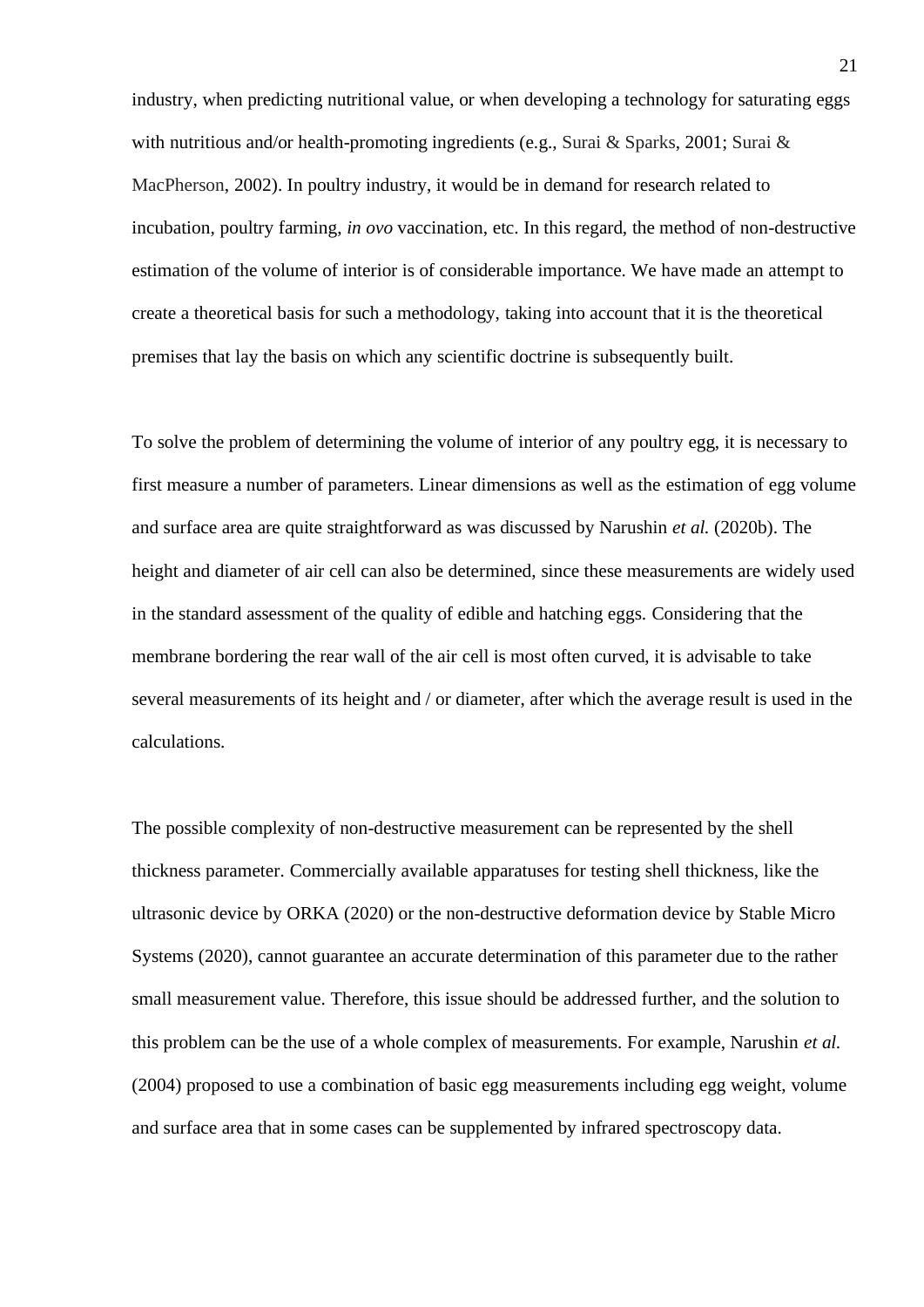In earlier studies, Carter (1968b) suggested a calculation formula for the shell thickness based on measurements of its elastic deformation carried out at several points and a series of linear measurements of the whole egg. Thus, selecting additional parameters of non-destructive measurements, in addition to commercially available instrumentation for indirect testing the shell thickness, it is feasible to raise the accuracy of its determination up to the required level.

#### **6. Conclusions**

Since any scientific idea requires *ab ovo* its thorough theoretical study, in this article we attempted to deliver precisely the theoretical aspects of a new research area aimed at solving an engineering problem of "how to look inside an egg without destroying it." At the current stage of this research project, we have suggested a novel approach for estimating the volumes of shell and interior of a chicken egg. As a result, we can conclude that such a unique and enigmatic natural object as a bird's egg has fewer and fewer obstacles that prevent us from looking into what is inside. A symbiosis of measuring technology and mathematical calculations, as we demonstrated here, can facilitate a fairly accurate evaluation of the egg interior characteristics, while leaving the outer shell intact. The proposed mathematical solutions supplement a toolbox for non-destructive assessment of table and hatching eggs that can be used further in egg-related research, food engineering and poultry industry.

#### **Appendices A and B. Supplementary data**

Supplementary data to this article can be found online at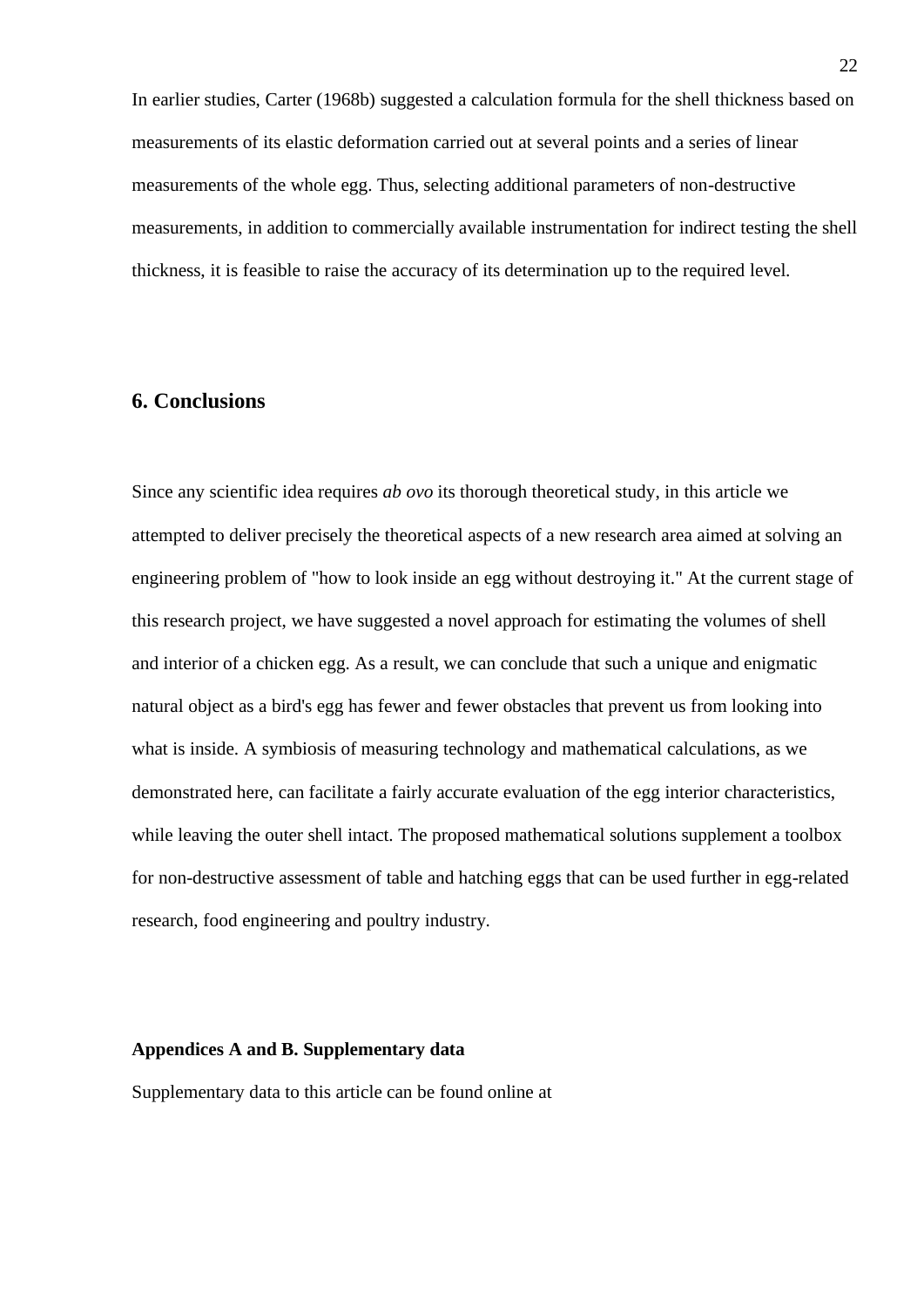#### **References**

- Aboonajmi, M., Akram, A., Nishizu, T., Kondo, N., Setarehdan, S.K., Rajabipour, A., 2010. An ultrasound based technique for the determination of poultry egg quality. Res Agric Eng. 56, 26–32.
- Atanasov, A.T., 2019. Allometric relationship between volume to surface ratio and incubation days in bird's eggs. AIP Conf Proc. 2186, Article 110002.
- Betts, S.C., Miller, T.H., Gupta, R., 2010. Location of the neutral axis in wood beams: A preliminary study. Wood Mater Sci Eng. 5, 173–180.
- Brand, Z., Cloete, S.W.P., Malecki, I. A., Brown, C.R., 2013. Changes in the air cell volume of artificially incubated ostrich eggs. S Afr J Anim Sci. 43, 98–104.
- Carter, T.C., 1968a. The hen's egg: Density of egg shell and egg contents. Br Poult Sci. 9, 265– 271.
- Carter, T.C., 1968b. The hen's egg: estimation of egg mean flock shell thickness. Br Poult Sci. 9, 343–357.
- Chambers, J.R., Zaheer, K., Akhtar, H., Abdel-Aal, E.M., 2017. Chicken eggs. In: Hester P.Y. (Ed.), Egg Innovations and Strategies for Improvements. Academic Press, London, UK, Ch. 1, pp. 1–9.
- Diegel, O., 2002. BendWorks: The fine-art of Sheet Metal Bending. Complete Design Services. Available at: [http://www.micro-machine-shop.com/Sheet%20Metal%20Bending.pdf.](http://www.micro-machine-shop.com/Sheet%20Metal%20Bending.pdf) (Accessed 12 December 2020).
- Harms, R.H., 1991. Specific gravity of eggs and eggshell weight from commercial layers and broiler breeders in relation to time of oviposition. Poult Sci. 70, 1099–1104.
- Harms, R.H., Rossi, A.R., Sloan, D.R., Miles, R.D., Christmas, R.B., 1990. A method for estimating shell weight and correcting specific gravity for egg weight in eggshell quality studies. Poult Sci. 69, 48–52.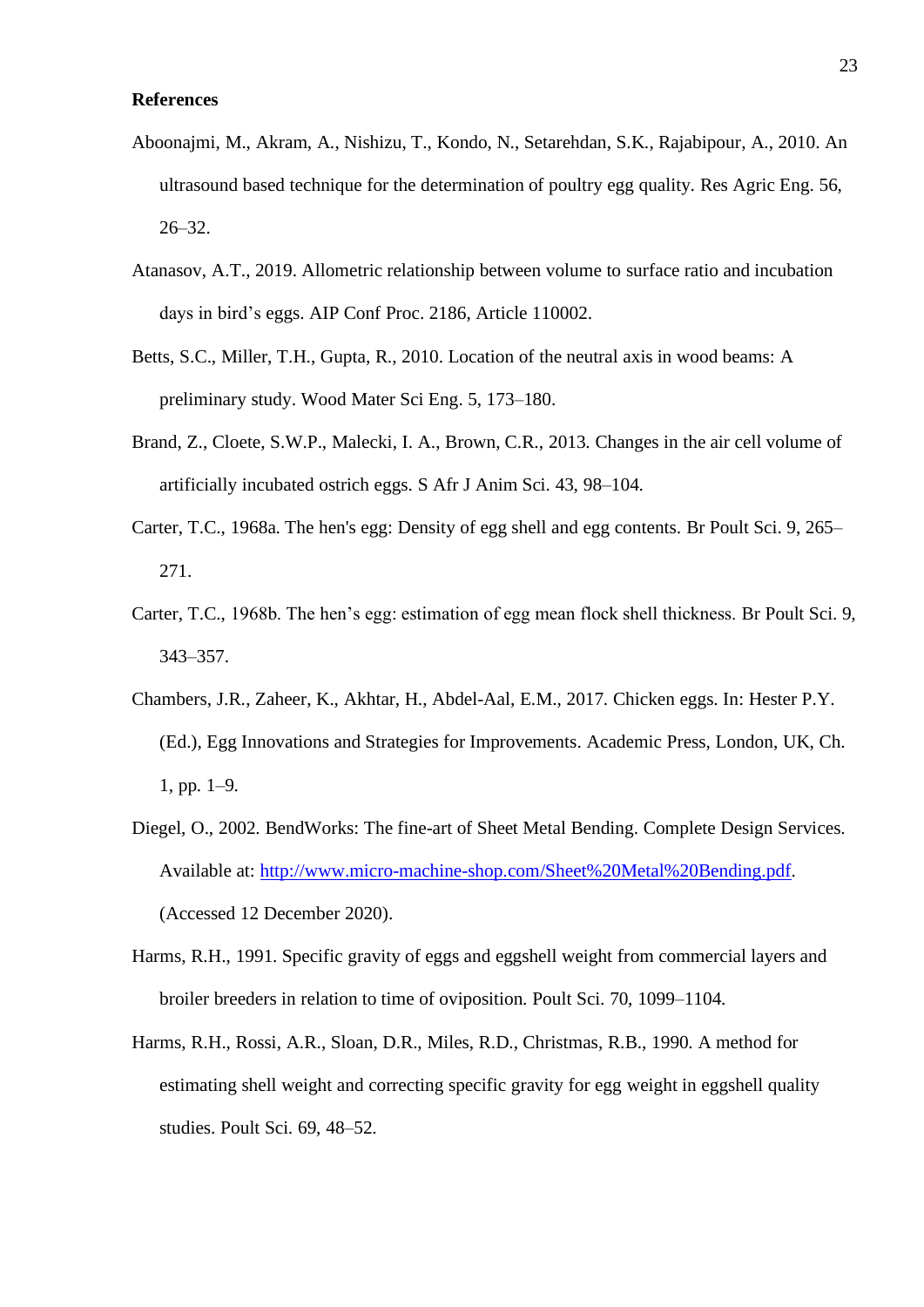- Khurshid, A., Farooq, M., Durrani, F.R., Sarbiland, K., Chand, N., 2003. Predicting egg weight, shell weight, shell thickness and hatching chick weight of Japanese quails using various egg traits as regressors. Int J Poult Sci. 2, 164–167.
- Liu, Y.C., Chen, T.H., Wu, Y.C., Tan, F.J., 2017. Determination of the quality of stripe-marked and cracked eggs during storage. Asian-Australas J Anim Sci. 30, 1013–1020.
- Makridakis, S., Andersen, A., Carbone, R., Fildes, R., Hibon, M., Lewandowski, R., Newton, J., Parzen, E., Winkler, R., 1982. The accuracy of extrapolation (time series) methods: Results of a forecasting competition. J Forecast. 1, 111–153.
- Narushin, V.G. ,1994. Express method for determination of egg morphological parameters. In Proceedings of the 9th European Poultry Conference, 1, pp. 385–386 (Glasgow, UK).
- Narushin, V.G., 1997. Non-destructive measurements of egg parameters and quality characteristics. Worlds Poult Sci J. 53, 141–153.
- Narushin, V.G., 2001. AP—Animal Production Technology: Shape geometry of the avian egg. J Agric Eng Res. 79, 441–448.
- Narushin, V.G., van Kempen, T.A., Wineland, M.J., Christensen, V.L., 2004. Comparing infrared spectroscopy and egg size measurements for predicting eggshell quality. Biosyst Eng. 87, 101–107.
- Narushin, V.G., Lu, G., Cugley, J., Romanov, M.N., Griffin, D.K., 2020a. A 2-D imagingassisted geometrical transformation method for non-destructive evaluation of the volume and surface area of avian eggs. Food Control. 112, Article 107112.
- Narushin, V.G., Romanov, M.N., Lu, G., Cugley, J., Griffin, D.K., 2020b. Digital imaging assisted geometry of chicken eggs using Hügelschäffer's model. Biosyst Eng. 197, 45–55.
- Narushin, V.G., Romanov, M.N., Lu, G., Cugley, J., Griffin, D.K., 2021a. How oviform is the chicken egg? New mathematical insight into the old oomorphological problem. Food Control. 119, Article 107484.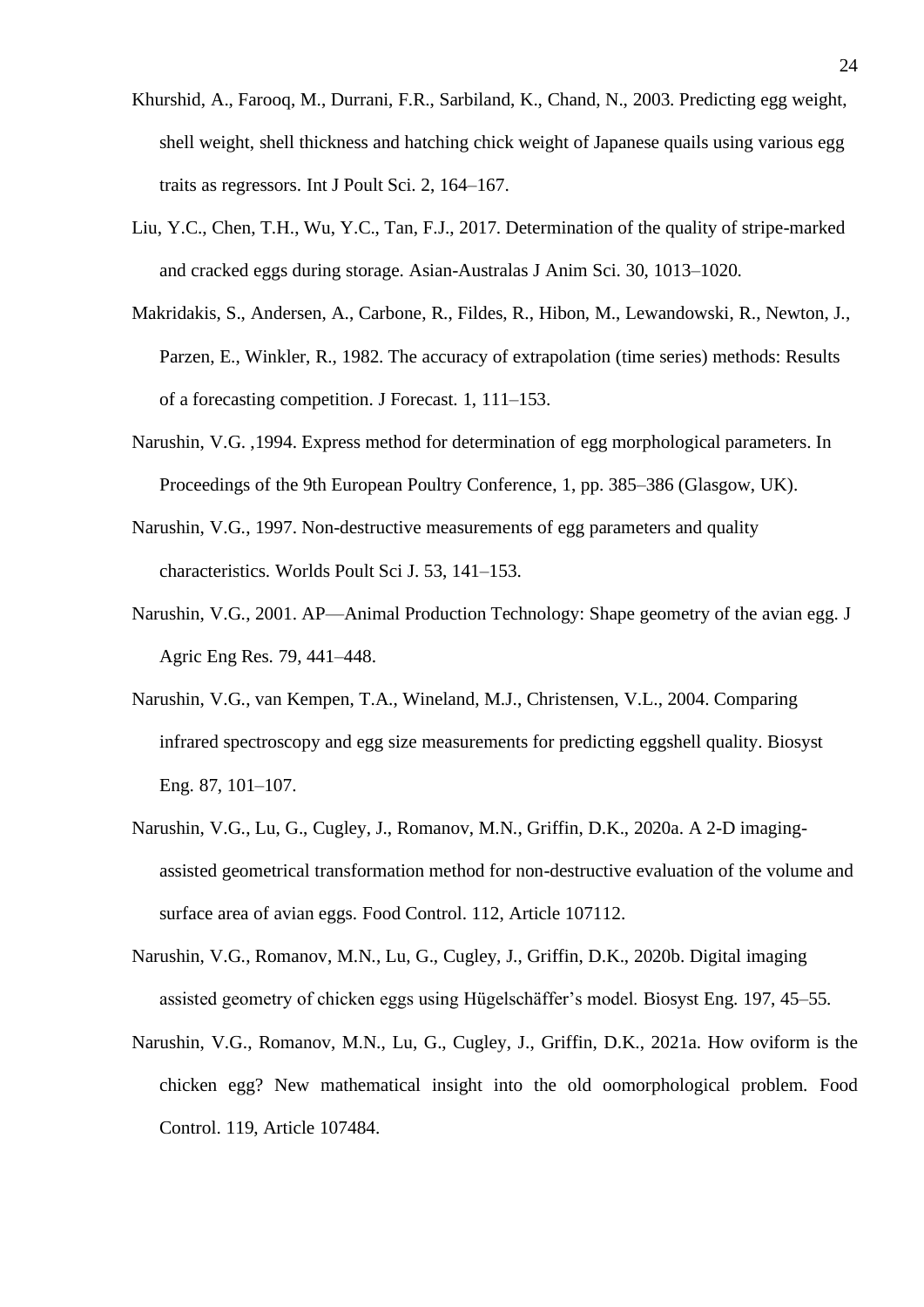- Narushin, V.G., Romanov, M.N., Griffin, D.K., 2021b. Non-destructive measurement of chicken egg characteristics: improved formulae for calculating egg volume and surface area. Biosyst Eng. 197, 201, 42–49.
- Nordstrom, J.O., Ousterhout, L.E., 1982. Estimation of shell weight and shell thickness from egg specific gravity and egg weight. Poult Sci. 61, 1991–1995.
- ORKA, 2020. Egg Shell Thickness Gauge. ORKA Food Technology Ltd. Available at: [https://eggtester.com/eggshell-thickness-gauge.](https://eggtester.com/eggshell-thickness-gauge) (Accessed 12 December 2020).
- Petrović, M, Obradović, M., 2010. The complement of the Hugelschaffer's construction of the egg curve. In: Nestorović, M. (Ed.), 25th National and 2nd International Scientific Conference moNGeometrija 2010. pp. 520–531 (Faculty of Architecture in Belgrade, Serbian Society for Geometry and Graphics, Belgrade, Serbia).
- Petrović, M., Obradović, M., Mijailović, R., 2011. Suitability analysis of Hugelschaffer's egg curve application in architectural and structures' geometry. Bul Inst Politeh Iaşi, Secţ Constr maş. 57, 115–122.
- Phillips, L., Brake, J., Ellner, S., Oukama, R., 1992. A mathematical model for estimation of broiler egg weight loss from physical dimensions and air cell size during incubation. Poult Sci. 71, 625–630.
- Ragni, L., Al-Shami, A., Berardinelli, A., Mikhaylenko, G., Tang, J., 2007. Quality evaluation of shell eggs during storage using a dielectric technique. Trans ASABE. 50, 1331–1340.
- Rahn, H., Paganelli, C.V., 1989. Shell mass, thickness and density of avian eggs derived from the tables of Schönwetter. J Ornithol. 130, 59–68.
- Réhault-Godbert, S., Guyot, N., Nys, Y., 2019. The golden egg: nutritional value, bioactivities, and emerging benefits for human health. Nutrients. 11, 684.
- Romanoff, A.L., Romanoff, A.J., 1949. The Avian Egg. John Wiley & Sons Inc., New York, NY, USA.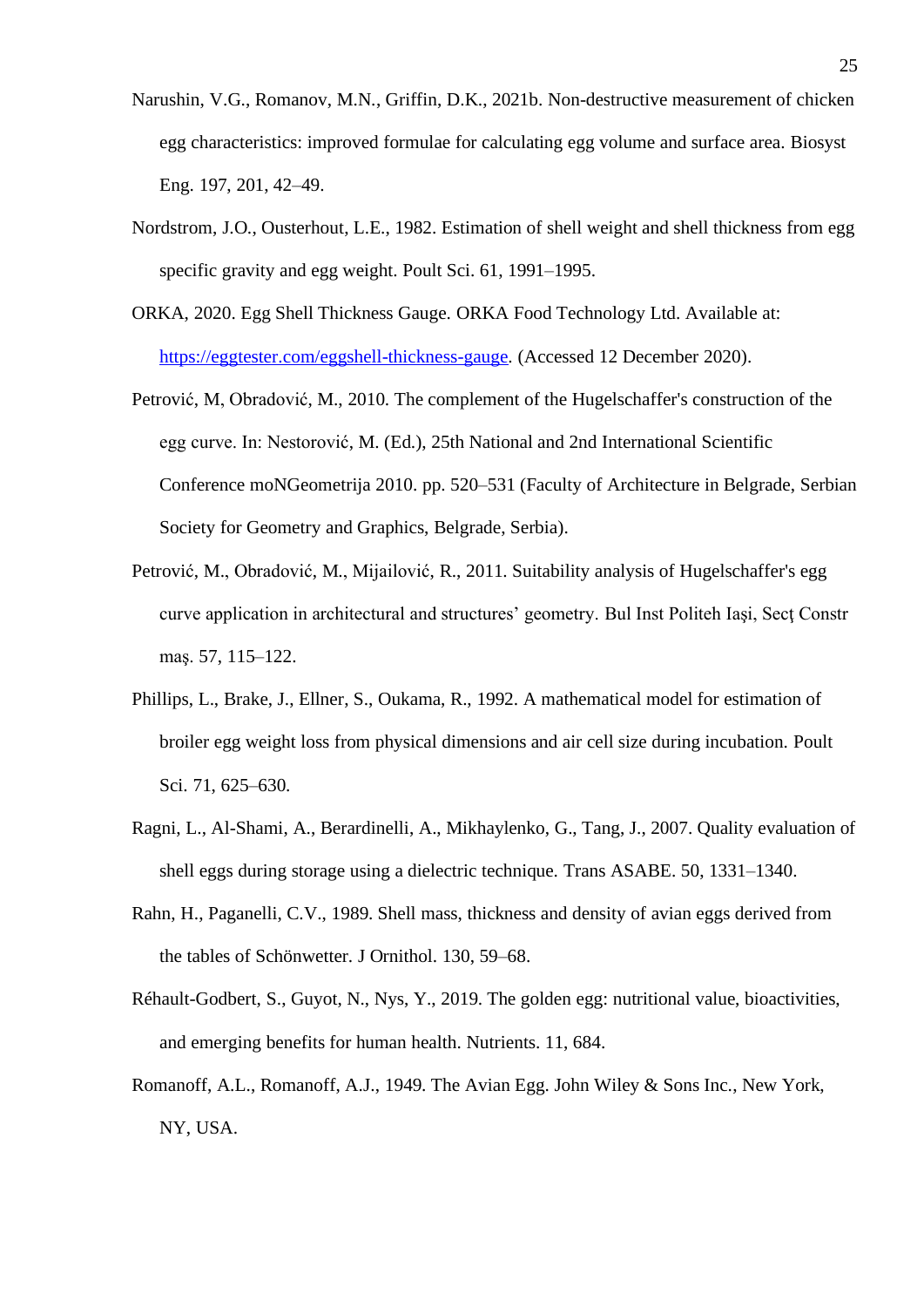- Samli, H.E., Agma, A., Senkoylu, N., 2005. Effects of storage time and temperature on egg quality in old laying hens. J Appl Poult Res. 14, 548–553.
- Seker, İ., 2004. Prediction of albumen weight, yolk weight, and shell weight as egg weight in Japanese quail eggs. J Res Vet Med. 23, 87–92.
- Shafey, T.M., Mahmoud, A.H., Abouheif, M.A., 2014. Dealing with multicollinearity in predicting egg components from egg weight and egg dimension. Ital J Anim Sci. 13, 715– 719.
- Stable Micro Systems, 2020. Egg Quality Testing. Available at: [https://www.stablemicrosystems.com/EggQualityTesting.html.](https://www.stablemicrosystems.com/EggQualityTesting.html) (Accessed 12 December 2020).
- Stewart, J., 2016. Single Variable Calculus: Early Transcendentals, eighth ed. Cengage Learning, Boston, MA, USA.
- Surai, P., 2001. The 'super-egg'. Biol Sci Rev. 13(4), 9–12.
- Surai, P., MacPherson, A., 2002. Clinical evaluation of "designer eggs" as a source of essential micronutrients for humans. In: Roussel A.M., Anderson R.A., Favier A.E. (Eds.), Trace Elements in Man and Animals 10. Springer, Boston, MA, USA, pp. 248–249.
- Surai, P.F., Sparks, N.H.C. 2001. Designer eggs: from improvement of egg composition to functional food. Trends Food Sci Technol. 12, 7–16.
- Surai, P.F., MacPherson, A., Speake, B.K., Sparks, N.H.C. 2000. Designer egg evaluation in a controlled trial. Eur J Clin Nutr. 54, 298–305.
- Tamiru, H., Duguma, M., Furgasa, W., Yimer, L. 2019. Review on chicken egg quality determination, grading and affecting factors. Asian J Med Sci Res Rev. 1, 34–42.
- USDA, 2000. United States Standards, Grades, and Weight Classes for Shell Eggs. AMS 56. USDA, AMS, Poultry Programs, Washington, DC, USA.